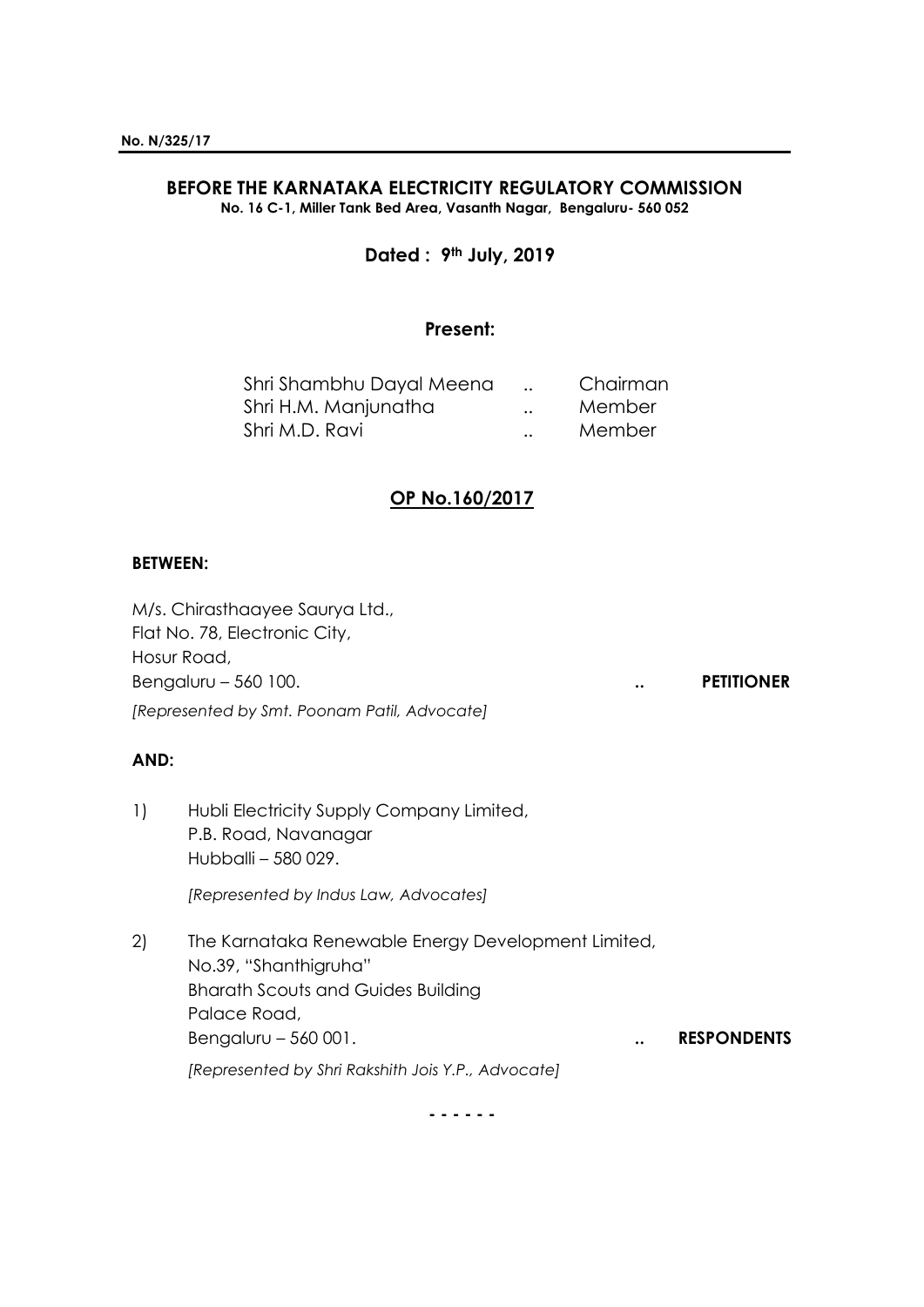## **ORDERS**

- 1) This Petition is filed under Section 86(1)(f) of the Electricity Act, 2003, praying to:
	- (a) Hold and declare that the Scheduled Commercial Operation Date (SCOD) stands extended to the period corresponding to the time taken for grant of Section 109 approval (225 days) and consequently declare that the Commercial Operation Date shall be achieved within 225 days from the Effective Date i.e., COD, to be on 19.05.2018.
	- (b) Direct the Respondent No.1 to enter into a Supplementary Power Purchase Agreement (SPPA) with the Petitioner, immediately, with the Scheduled Commercial Operation Date as 19.05.2018.
	- (c) Set aside the communication bearing No.HESCOM/GH(T)/PTC/ 2062/17-18, dated 31.08.2017 (ANNEXURE-AW), issued by the Respondent No.1.
	- (d) Hold and declare that the time to complete the Conditions Precedent by the Petitioner shall be concurrent to the Scheduled Commercial Operation Date i.e., 19.05.2018.
	- (e) Pass suitable directions, restraining the Respondents from imposing any penalty / damages under clause 4 of the PPA including, but not limited to, invoking the Bank Guarantees furnished by the Petitioner under Clause 4.4 of the PPA.
	- (f) Pass any such further Order(s), as deemed fit and proper in the facts and circumstances of the case.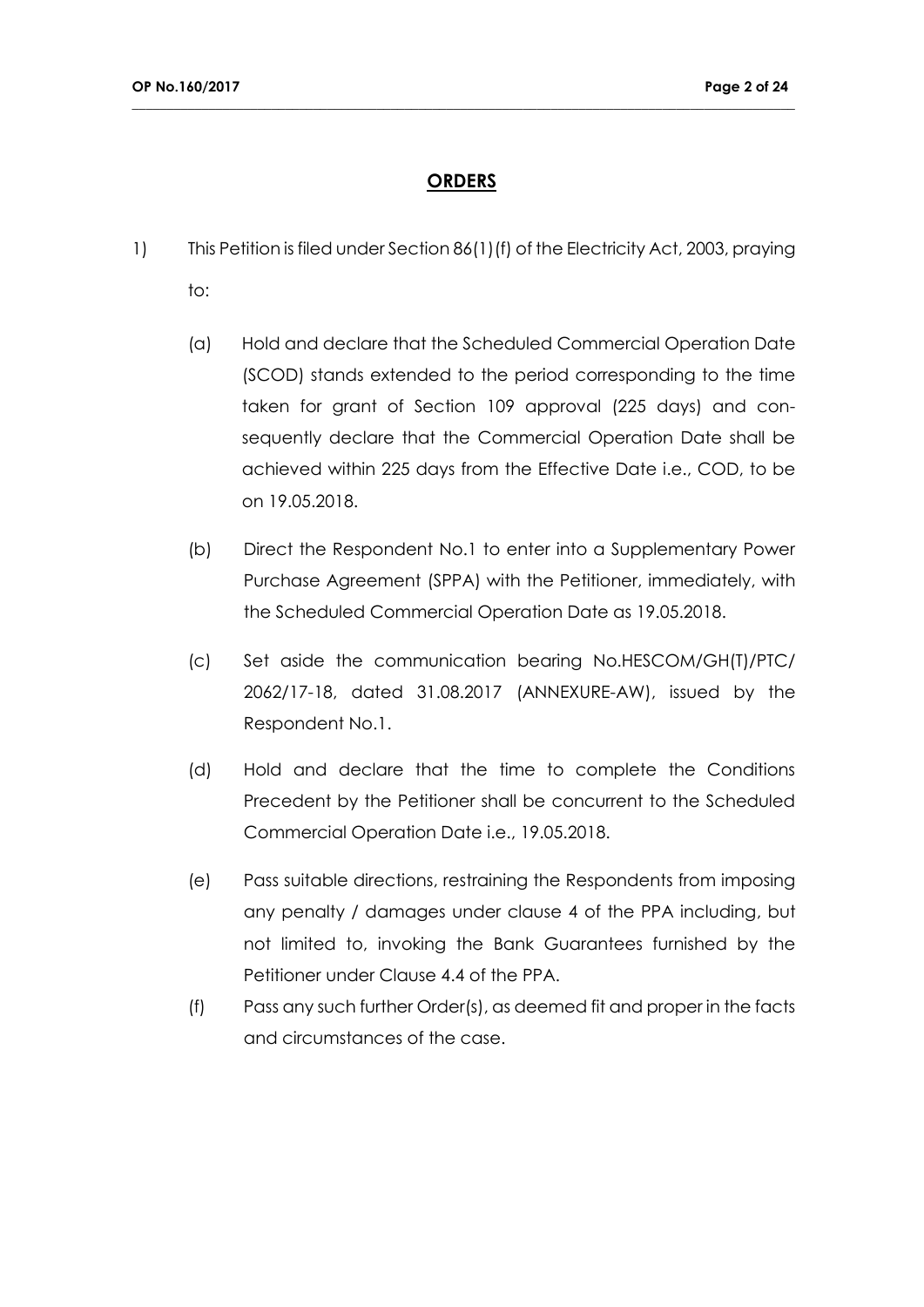- 2) The facts of the case are as follows:
- (a) The Petitioner is a Company, a wholly owned subsidiary and Special Purpose Vehicle (SPV) of Tata Power Solar Systems Limited, incorporated under the Companies Act, 2013.

**\_\_\_\_\_\_\_\_\_\_\_\_\_\_\_\_\_\_\_\_\_\_\_\_\_\_\_\_\_\_\_\_\_\_\_\_\_\_\_\_\_\_\_\_\_\_\_\_\_\_\_\_\_\_\_\_\_\_\_\_\_\_\_\_\_\_\_\_\_\_\_\_\_\_\_\_\_\_\_\_\_\_\_\_\_\_\_\_\_\_\_\_\_\_\_**

(b) The Government of Karnataka had resolved to undertake development of 1200 MW of Solar Power in Karnataka to be implemented in 60 Taluks through private sector participation. In pursuance of the same, the Respondent No.2 invited proposals by "Request for Proposal (RFP)" dated 20.11.2015 containing terms and conditions for selection of Bidders. The parent company of the Petitioner, Tata Power Solar Systems Limited placed a bid for setting up of 3 projects in the State and the same was accepted by the Respondent No.2. The present Petition concerns with one of the Projects at Kanakagiri Town in Gangavathi Taluk, Koppala District, for development of 17 MW capacity Solar Power Plant. The Respondent No.2 issued a Letter of Award (LOA) and Allotment Letter (LOA) bearing letter no. KERDL/07/RPO/GC/1200MWs-269/2016/1349 dated 31.03.2016. The LOA was acknowledged by the Tata Power Solar Systems Limited on 07.04.2016. As per clause 3.4.7 of the RFP, the developers were required to execute the Power Purchase Agreements (PPAs) with the ESCOMs within 30 days from the date of receipt of the LOA. However, on account of technical difficulties faced by the Developers with regard to creation of SPVs and other related issues, the time for execution of the PPAs was extended by the Respondent No.2 by 30 more days i.e., 60 days from the date of receipt of the LOA. On the request of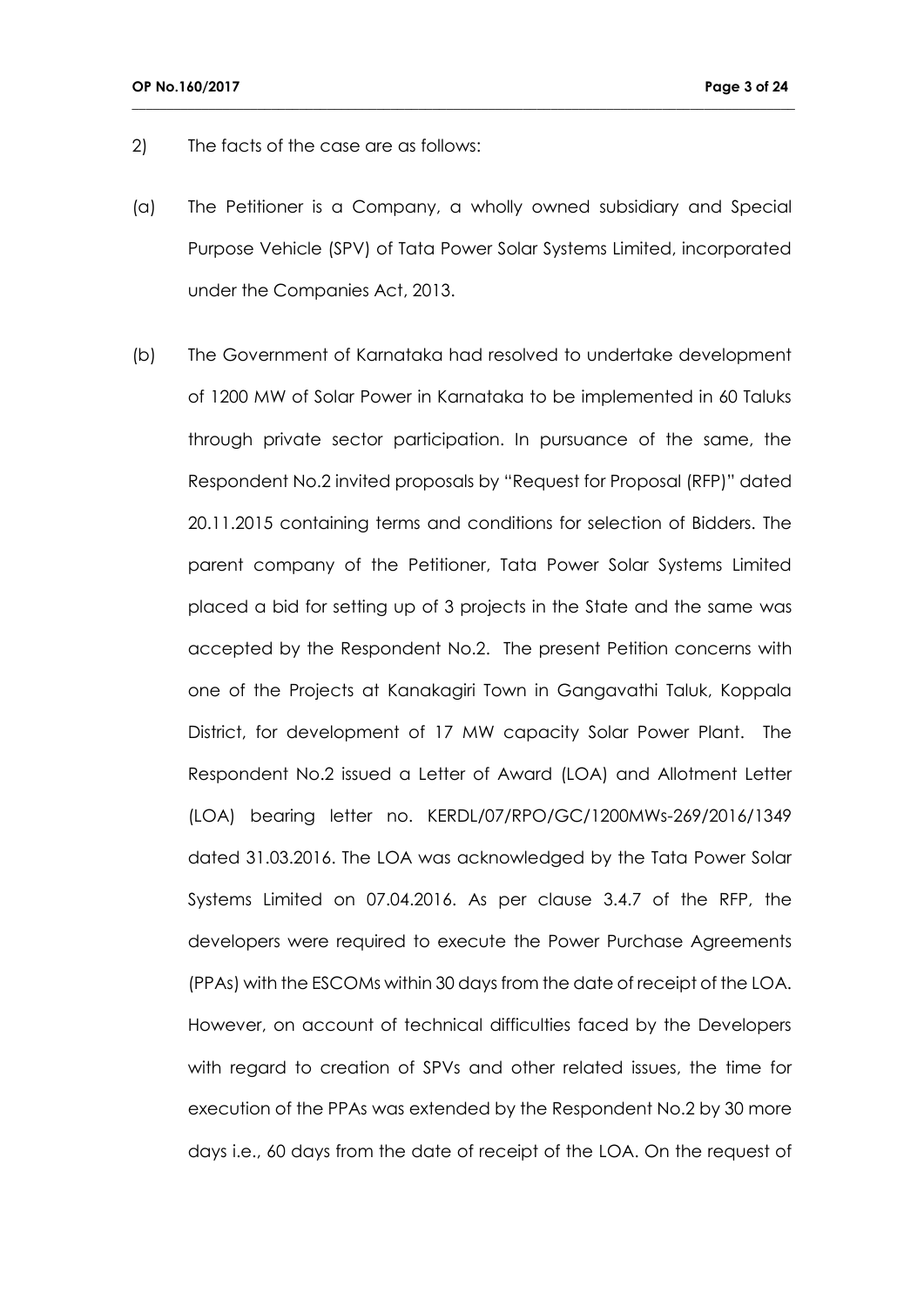the Developers, time for execution of the PPAs was further extended by 8 working days from 25.05.2016 to 03.06.2016 by the Respondent No.2. The Tata Power Solar Systems Limited entered into PPA with the Respondent No.1 on 03.06.2016.

**\_\_\_\_\_\_\_\_\_\_\_\_\_\_\_\_\_\_\_\_\_\_\_\_\_\_\_\_\_\_\_\_\_\_\_\_\_\_\_\_\_\_\_\_\_\_\_\_\_\_\_\_\_\_\_\_\_\_\_\_\_\_\_\_\_\_\_\_\_\_\_\_\_\_\_\_\_\_\_\_\_\_\_\_\_\_\_\_\_\_\_\_\_\_\_**

(c) The Respondent No.2 had issued an Official Memorandum dated 27.05.2016, under which Commercial Operation Date for the Project was stipulated to be achieved within 12 months from 25.05.2016, contrary to the terms of the RFP and the model PPA attached to the RFP. The Respondent No.1 sent the PPA to the Commission and the Commission communicated its approval to the PPA on 07.10.2016, with a direction to carry out certain corrections / modifications and consequently to execute a SPPA, incorporating the said corrections / modifications. One of the modifications suggested with respect to the 'Effective Date' was to bring the same in conformity with the recitals in the PPA, which stipulated COD to be achieved within 12 months from 25.05.2016. Tata Power Solar Systems Limited filed RP Nos. 1, 2 and 3/2017 before the Commission, with a prayer to hold and declare that the 'Effective Date' should be from the date of the Approval of the PPA by the Commission, as per clauses 3.1, 8.5 and 21.1 of the PPA. The Commission allowed the said Petitions on 19.05.2017 and therefore, the Effective Date came to be 'the date of the approval of the PPA by the KERC' i.e., 07.10.2016. Pursuant to the grant of approval by the Commission to the PPA, Respondent-1 vide its letter dated 26.10.2016, requested Tata Power Solar Systems Limited to execute the SPPA, in accordance with the directions issued by the Commission, vide its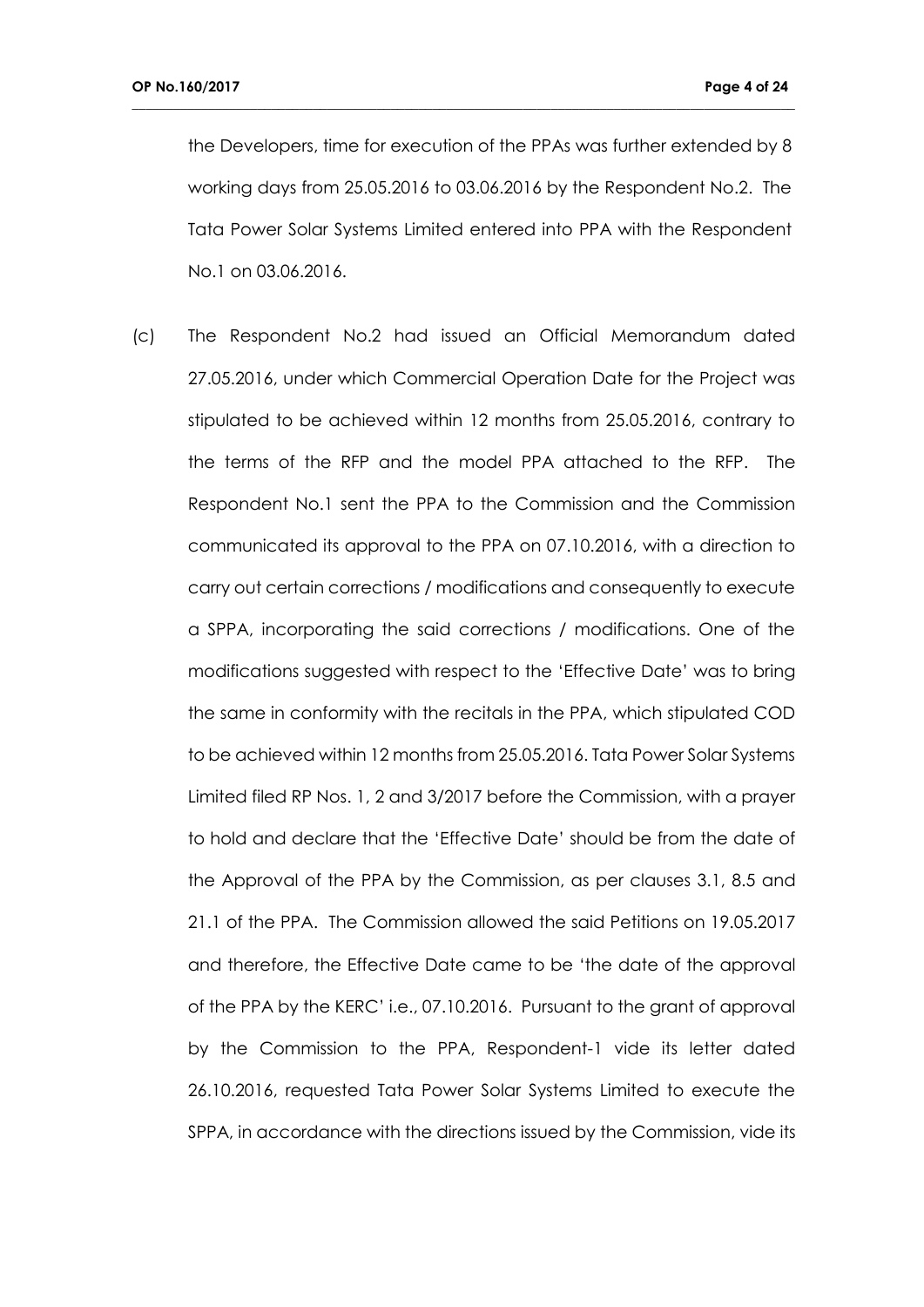letter dated 07.10.2016. The Tata Power Solar Systems Limited signed the SPPA on 03.03.2017, subject to the result of the Petition filed before the Commission.

- (d) The Petitioner was incorporated as a SPV, to develop the Project, by a Memorandum of Understanding dated 08.07.2017 between Tata Power Solar Systems Limited and the Petitioner.
- (e) The Petitioner faced severe obstacles, in having completed the sale transactions and getting peaceful possession of the land acquired. Though Agreements of Sale and Power of Attorney had been signed and registered during November, 2016, the Petitioner was not able to proceed with the registration of the Sale Deeds. Out of the total extent of 91.39 acres, because of local problems posed by the SC/ST Community of the area, with regard to land to an extent of 47.06 acres, the whole Project was jeopardized. The Petitioner, after all due diligence and enquiries, had identified the lands bearing R.S.No.29/B, R.S.No.35/1-2, 35/2, 36/P1 of Kanakagiri Village, Gangavati Taluk, Koppal District, to an extent of 47.06 acres and after verifying the marketability of the title, decided to set up the Project on the said land. The owners of the land were requested to provide the complete details of the records pertaining to the land and the detailed history of the sequence of events pertaining to successions of the property. The owners, in turn, requested the Tahsildar, Koppal District to furnish the information, as to whether the lands mentioned in their applications would come under the provisions of Karnataka SC and ST (PTCL) Act, 1978. Though the Petitioner held a clear title, it was made to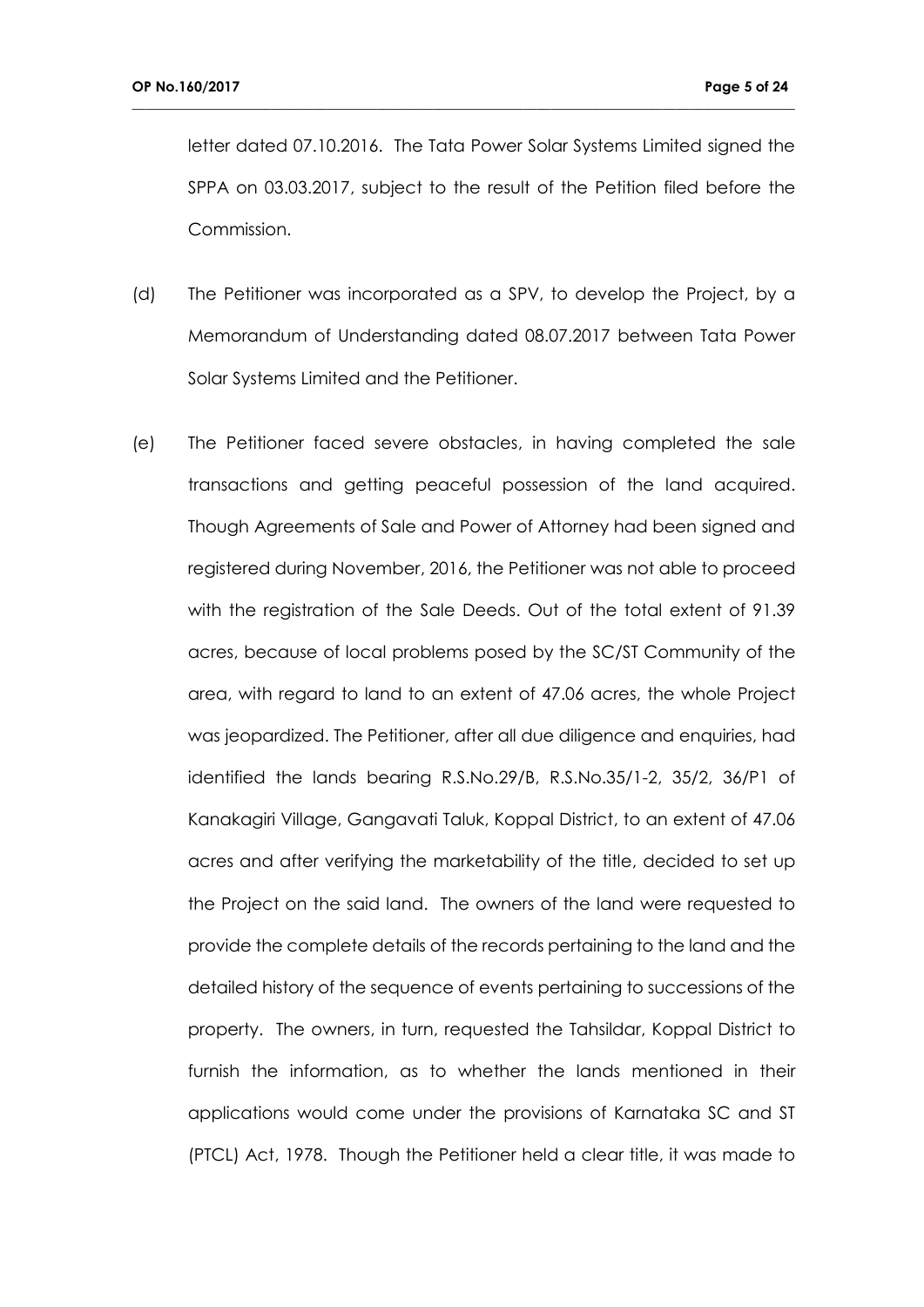run from pillar to post, approach multiple legal Forums and was not allowed to work on the land by virtue of legal complications. However, despite having Police Protection Orders in its favour, the Petitioner was prevented from entering the site, which resulted in delay in completing the Project.

- (f) The delay in obtaining the Section 109 approval is an event that falls under clause 14.3.1(e), pertaining to *Force Majeure* Events in the PPA, thus entitling the Petitioner for extension of time corresponding to the time lost in obtaining the approval. The Petitioner addressed a communication on 09.05.2017 to the Respondents, bringing to their notice the hurdles faced and intimated that the same falls within the purview of '*Force Majeure*' Events, under the PPA and sought extension of time to commission the Project.
- (g) The PPA was signed between the parties on 03.06.2016 and the SPPA was signed on 03.03.2017. After a period of 9 months from 03.06.2016, the Petitioner was provided with a copy of the PPA and the SPPA. On account of non-receipt of the PPA, the Petitioner could not have proceeded with conversion and registration of land, financial closure, approval for consent to establish and apply for Project registration to avail duty benefits from the Ministry of New and Renewable Energy. There was delay in obtaining the Evacuation Approval. The Petitioner-Company had applied for the same on 28.06.2016, but the Karnataka Power Transmission Corporation Limited (KPTCL) issued the Evacuation Approval on 10.03.2017, after a delay of 254 days. The KPTCL also insisted the Petitioner to furnish the PPA,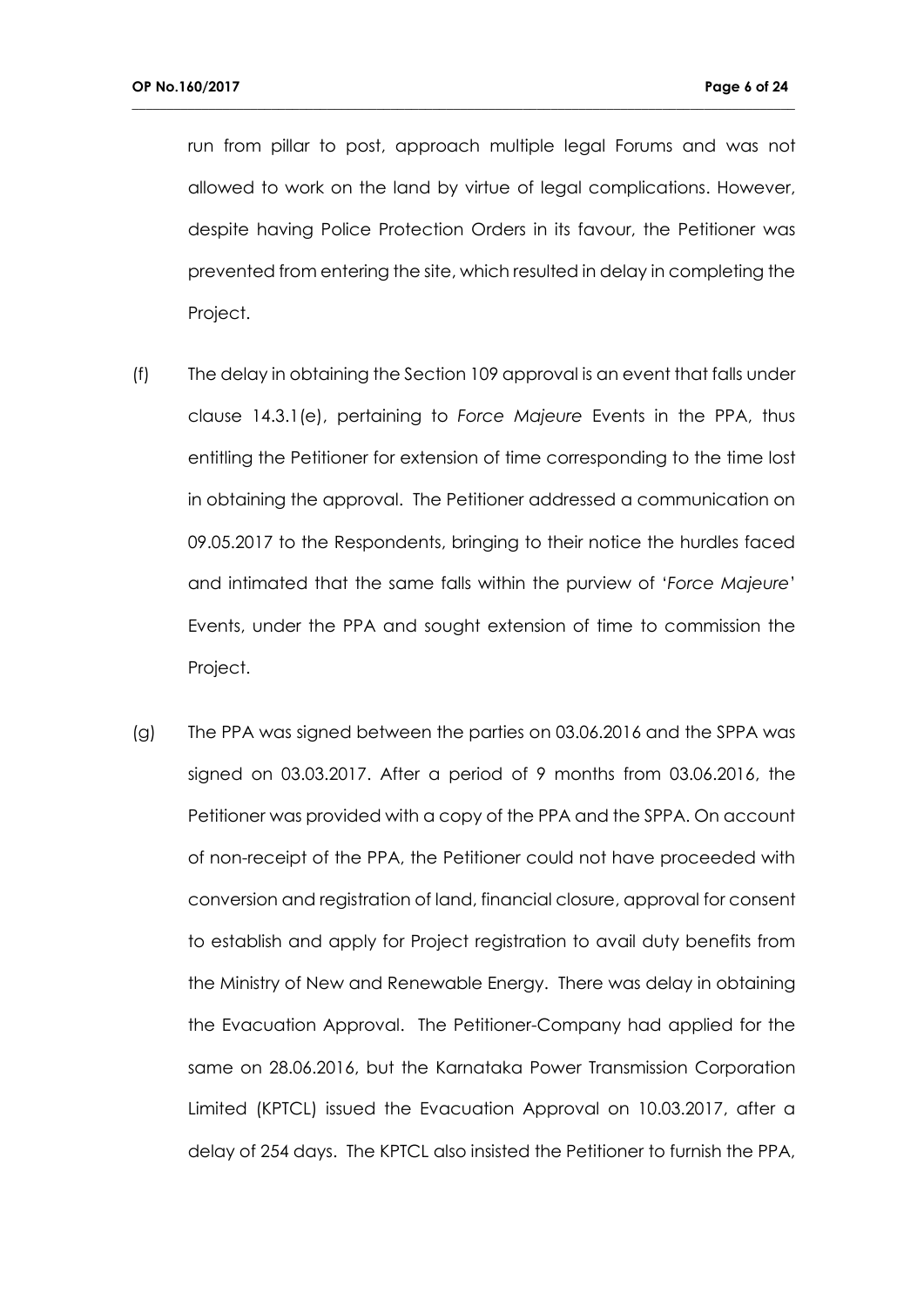which the Petitioner could make available only after 03.03.2017. Till the Evacuation approval is issued by the Respondents, the Petitioner has no access to the Switchyard for grid connectivity, resulting in further delay on the ground level. It is because of this delay in handing over the PPA, coupled with the land related problems, the Petitioner was prevented from fulfilling the conditions precedent, within the time frame under the PPA. Except for the compliance related to land conversion approval, and achieving Financial Closure on account of non-receipt of the PPA from Respondent No.1, the Petitioner had achieved all the other Conditions Precedent. The Petitioner informed Respondent No.1 about the said status on the Conditions Precedent, by communication dated 21.07.2017. On 31.08.2017, Respondent No.1 refused the request of the Petitioner for extension of time to achieve the Conditions Precedent. Hence, this petition.

**\_\_\_\_\_\_\_\_\_\_\_\_\_\_\_\_\_\_\_\_\_\_\_\_\_\_\_\_\_\_\_\_\_\_\_\_\_\_\_\_\_\_\_\_\_\_\_\_\_\_\_\_\_\_\_\_\_\_\_\_\_\_\_\_\_\_\_\_\_\_\_\_\_\_\_\_\_\_\_\_\_\_\_\_\_\_\_\_\_\_\_\_\_\_\_**

- 3) The grounds urged by the Petitioner are as follows :
- (a) The delay caused by the Revenue Officers in issuing the Section 109 Land Conversion Order to the Petitioner.
- (b) The Hon'ble Appellate Tribunal for Electricity (ATE) has in the case of *Gujarat Urja Vikas Nigam Limited V. GERC and Others*, in Appeal No.123/2012, has upheld the following finding of the GERC:

*"The events during the time period elapsed in obtaining statutory/government clearances from the governmental instrumentalities towards land and water sources are force majeure events".*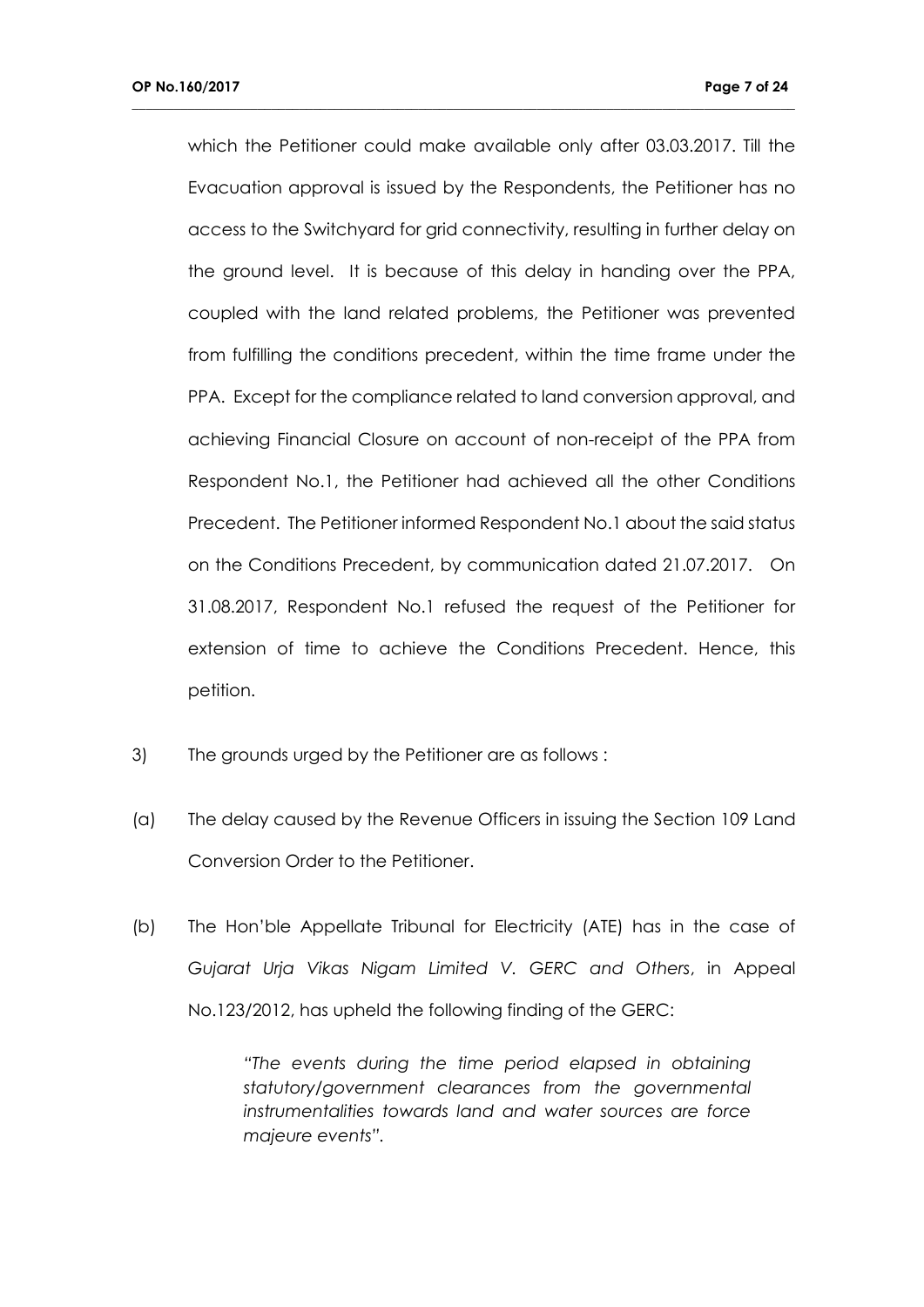In the above matter, the Scheduled Commissioning Date was extended by 19 months. The event in the present case also being the delay in statutory approval under Section 109, the Petitioner is entitled for extension of the Commercial Operation Date (COD). The Ministry of New and Renewable Energy has also issued a communication, addressed to all the State Governments, directing the competent State Authorities to consider the case of extension of the time, if there are delays of any kind on the part of State Government Authorities / PSUs, like land allotment, transmission / evacuation facilities, connectivity permission or *force majeure*. The case of the Petitioner for extension of time has to be considered, since the delay is on account of delay caused by the Revenue Authorities and the Respondents.

**\_\_\_\_\_\_\_\_\_\_\_\_\_\_\_\_\_\_\_\_\_\_\_\_\_\_\_\_\_\_\_\_\_\_\_\_\_\_\_\_\_\_\_\_\_\_\_\_\_\_\_\_\_\_\_\_\_\_\_\_\_\_\_\_\_\_\_\_\_\_\_\_\_\_\_\_\_\_\_\_\_\_\_\_\_\_\_\_\_\_\_\_\_\_\_**

(c) The Respondent No.1 has breached its obligation under clause 6.1.3(a) and (d) of the PPA, wherein it is required to support and assist the Developer in procuring Applicable permits required from any Governmental agencies, for implementation and operation of the Project and to support, co-operate with and facilitate the Developer in the implementation and operation of the Project. Respondent No.1 is also under an obligation by virtue of Clause 4.2.1, to provide the Developer all the reasonable co-operation, as may be required by the Developer, for satisfying the Conditions Precedent. Respondent No.1 has contravened this clause by delaying in the handing over the signed copy of the PPA and granting the Evacuation Approval, which prevented the Petitioner from achieving the Conditions Precedent, well within the time. As per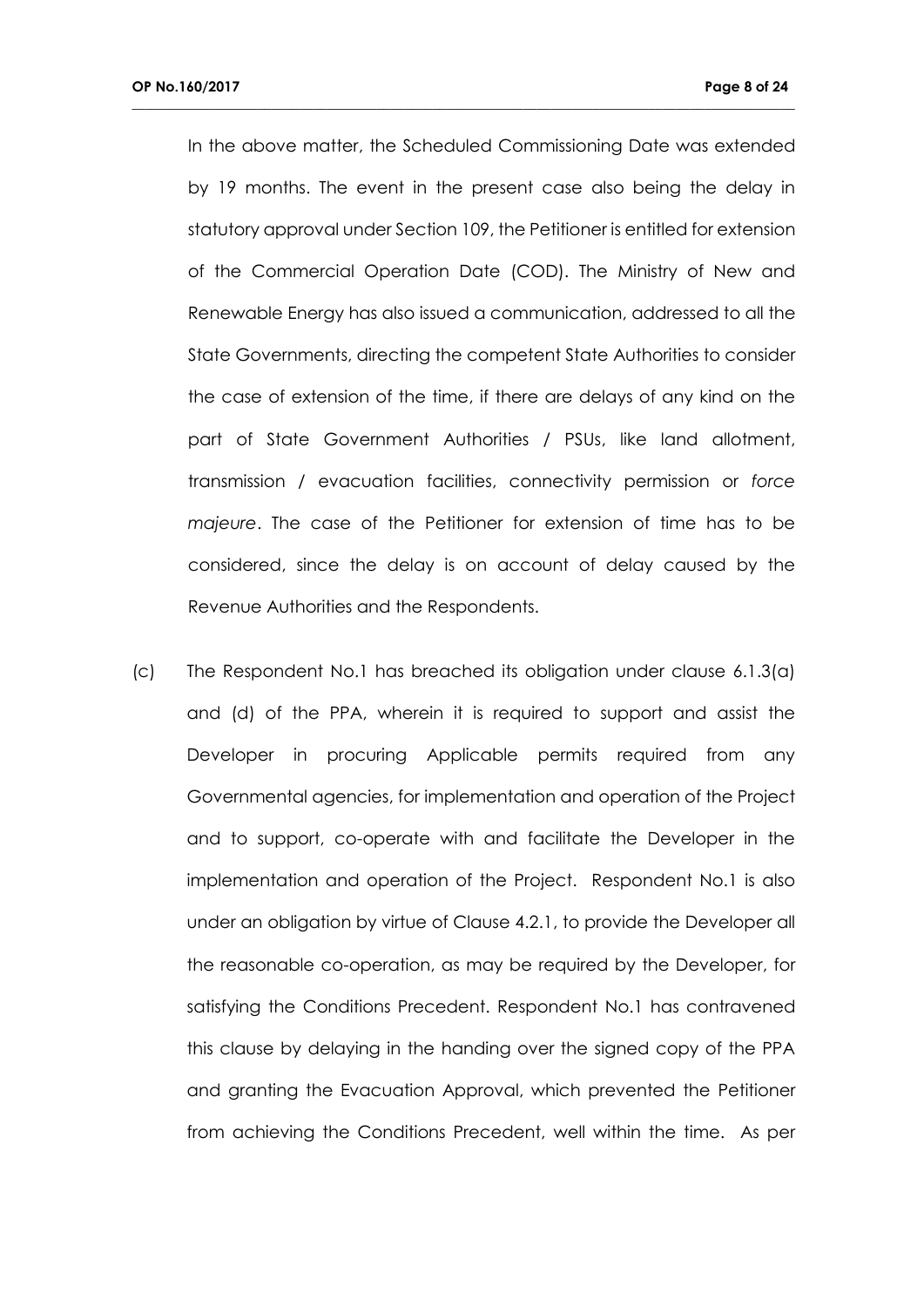clause 4.3 of the PPA, damages are to be paid on failure to achieve the Conditions Precedent within the time stipulated, subject to two situations viz., when the delay has not occurred for any reasons attributable to the Electricity Supply Company (ESCOM) or due to *Force Majeure*. In the present case, the delay in completion of Conditions Precedent is on both the counts i.e., delay in granting Evacuation Approval and furnishing of signed copy of PPA and also delay in obtaining Section109 approval falling under the *Force Majeure* clause. Therefore, the Petitioner is not liable to Damages as per the provisions of the PPA.

- 4) Upon issuance of Notice, the Respondents appeared through their counsel. The Respondent-1 filed the Statement of Objections, as follows:
- (a) The first two prayers have become infructuous, as the Project has been commissioned on 06.10.2017, within the SCOD.
- (b) There was significant delay(s) by the Petitioner in satisfying the Conditions Precedent, as specified in Clause 4.2 of the PPA, more particularly, the failure to procure lands with a clear title, and therefore the Petitioner is liable to pay damages, as per Clause 4.2.3 of the PPA.
- (c) While approving the PPA, vide letter dated 07.10.2016, the Commission had directed to carry out certain corrections / modifications and to execute a Supplementary PPA, incorporating the said corrections / modifications. One of the main modification suggested was to change the COD to 25.05.2016, to be in conformity with the Official Memorandum issued by Respondent No.2. Subsequently, the first SPPA was entered into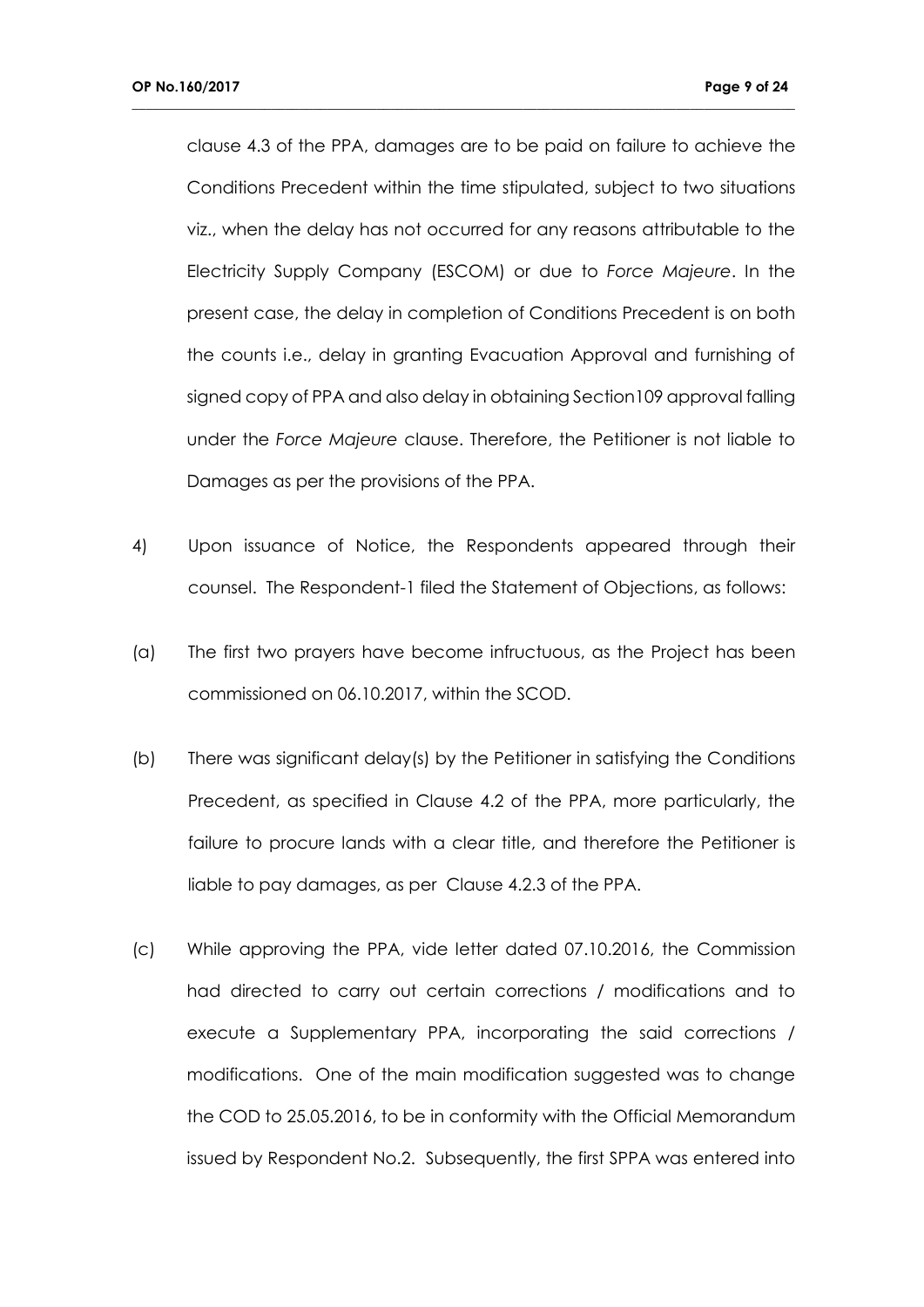between the Petitioner and the 1st Respondent. Thereafter, the Petitioner approached the Commission, vide R.P.Nos.1, 2 and 3 of 2017 and the Common Order dated 19.05.2017 was passed, and the previous direction issued insofar as altering the Effective Date was cancelled and the definition of the "Effective Date", as per the original PPA dated 03.06.2016, was retained. Therefore, the Effective Date remained to be the date on which the Commission approved the PPA i.e., 07.10.2016. The change suggested, vide communication dated 07.10.2016 and reversing / cancelling the change, vide order date 19.05.2017, was restricted only to the alterations to the definition of the "Effective Date", hence, the said PPA was, in effect, from the day it was entered into i.e., 03.06.2016, for the purposes of initiation of action / proceedings to fulfil the Conditions Precedent. It is clear that, the above series of events / proceedings pertain to the change in the Effective Date only and do not take away the effect of the PPA and / or the obligations of each party. Therefore, the contention taken by the Petitioner that, it was able to sign the first SPPA only on 03.03.2017, subject to the result of the Petition (R.P.Nos.1, 2 and 3 of 2017), filed by the Petitioner before the Commission, is not sustainable. In fact, the Petitioner has deliberately tried to evade taking steps to procure necessary approvals from the concerned authorities, as it had failed to procure lands free from encumbrances (as required under Schedule 1 of the PPA) within 8 months from 03.06.2016 (as per Clause 4.1 of the PPA) and was trying to evade from performing the obligations under the PPA, by not being diligent in following up with concerned authorities in a timely manner and instead, latching on to certain inconsequential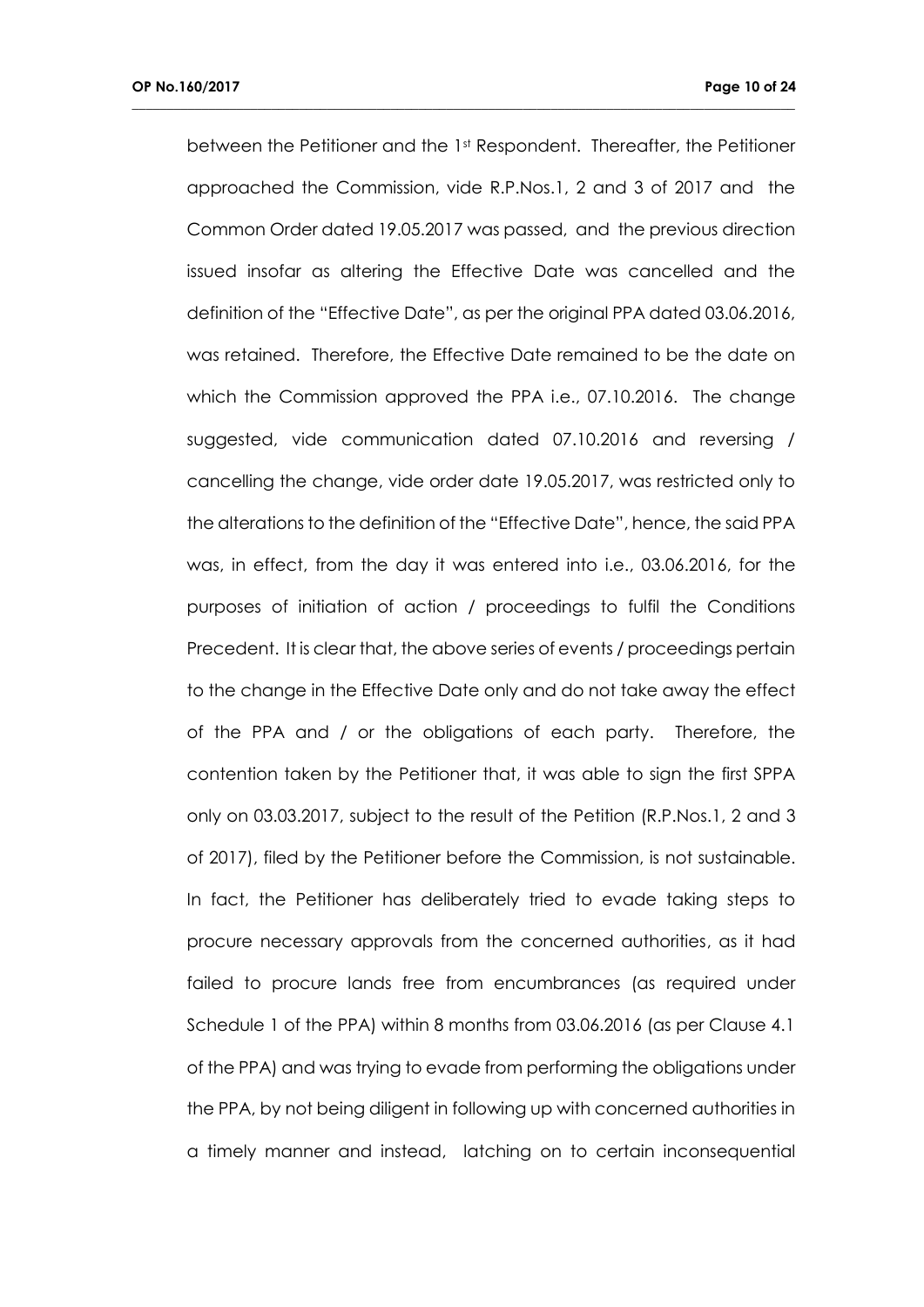circumstances, to wriggle out of the obligations under the PPA. This shows the Petitioner's unscrupulous ways in its dealings, to cover up its own shortcomings. The fact that the Petitioner waited until 03.03.2017 to execute the first SPPA, despite the 1st Respondent's letter dated 26.10.2016 requesting the Petitioner to execute the same, is proof of the Petitioner's lackadaisical approach in getting the works done in a timely manner.

- (d) The contention of the Petitioner that, it held a clear title from the beginning and on account of unforeseeable events caused by some people, claiming certain portions of the lands to the SC/ST holdings, is not within the knowledge of the 1st Respondent and hence denied. It was the duty and/or liability of the Petitioner to identify lands of clear title required for the Project and the Petitioner had failed to conduct a thorough enquiry, with due diligence, before acquiring the subject lands. The Petitioner is trying to cover up its shortcomings by creating concocted versions of its contentions, to unjustly take shelter under the *Force Majeure* clause of the PPA, only to wriggle out of its obligations of fulfilling the Conditions Precedent within 8 months from the Effective Date. It was the duty of the Petitioner to find a suitable land for the purpose of setting up the Project, which the Petitioner has failed to do.
- (e) Even though the PPA was entered into on 03.06.2016, the Petitioner waited till 27.12.2016, to file an application under Section109 of the Karnataka Land Reforms Act, 1961, before the Deputy Commissioner of Koppal, which is almost 6 months after entering into the PPA, and the Petitioner has failed to give an explanation for the delay. This delay is only attributable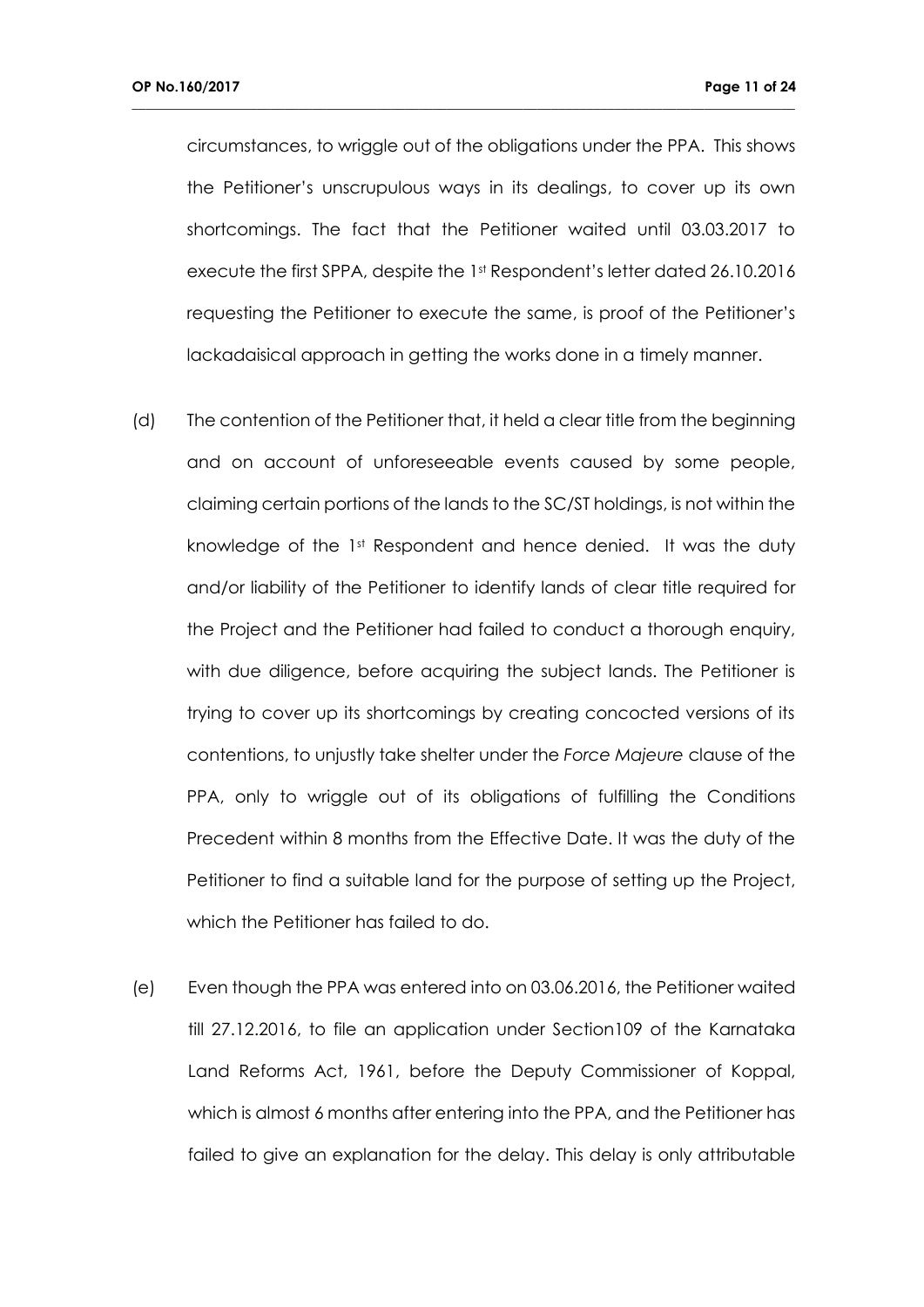to the Petitioner's disinterest in fulfilling the Conditions Precedent in a timely manner. On 19.12.2016, the Petitioner received summons to appear before the Karnataka S.C and S.T. Commission on 30.12.2016 and only after this date, the Petitioner filed an application under Section 109, seeking approval for the procurement of the lands. This proves that, the Petitioner applied for permission to purchase the said lands, being fully aware of the problems posed by the SC/ST community and also that it did not have a clear title of the lands and that it would face several hindrances in getting permission to procure the said lands. The Petitioner's contention that, though it had a clear title of the lands, it had to run from pillar to post due to the local problems posed by the SC/ST community, to the extent of 47.06 acres out of a total extent of 91.39 acres, causing delay in obtaining necessary approvals under S.109 of the KLRA, 1961, is not correct as the Petitioner was aware of the consequences involved in the procuring the lands for setting up the Project.

- (f) The Petitioner cannot be permitted to seek refuge under the '*Force Majeure*' clause, as this is not an event(s) or circumstance(s), which was not within the reasonable control of the Petitioner, for the following reasons:
	- (i) it had failed to conduct a thorough due diligence about the title of the lands before deciding to procure these lands and it was an obligation cast upon the Petitioner to find suitable lands as per the terms of the PPA;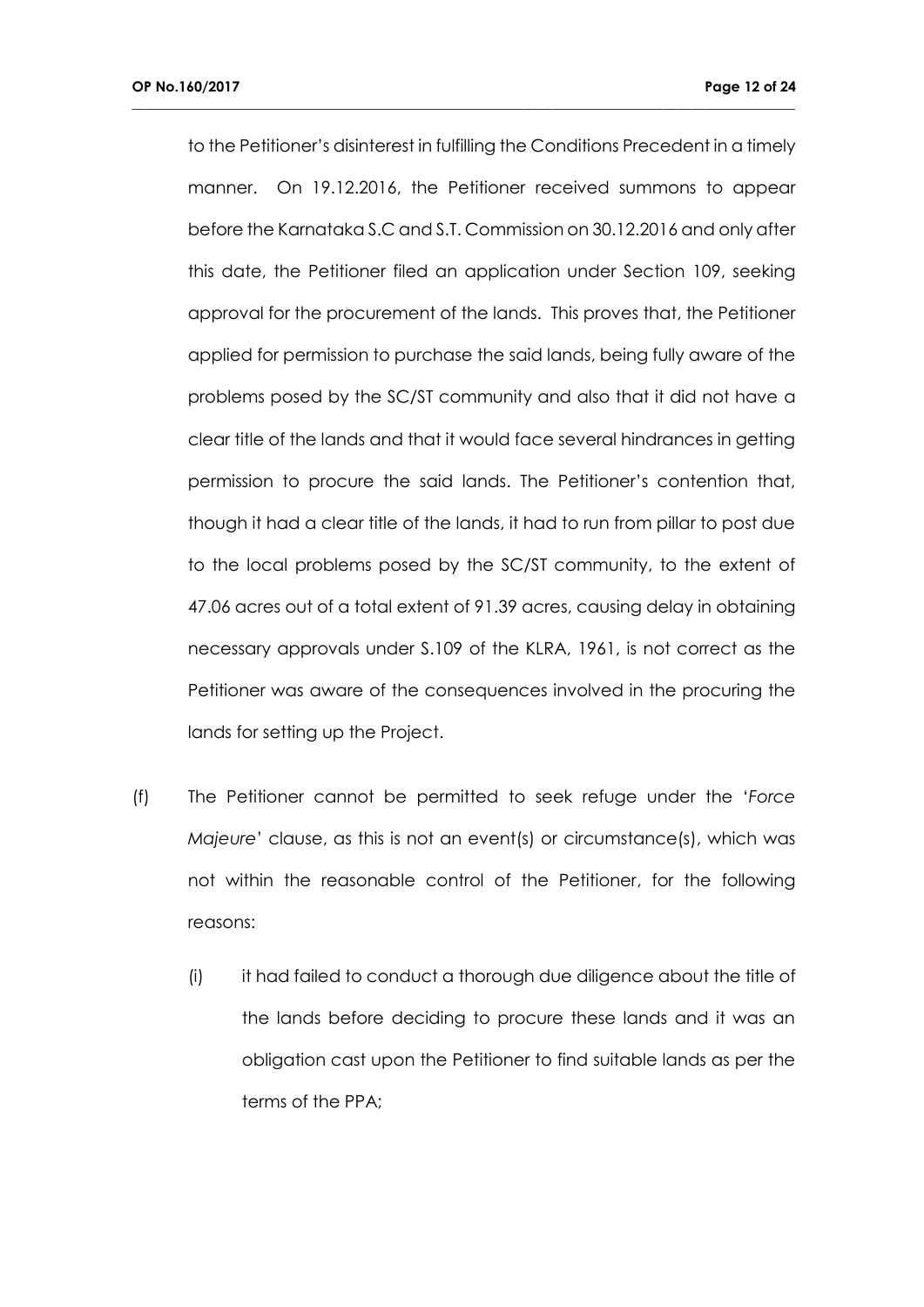(ii) it had waited for more than 6 months from 03.06.2016, to apply for grant of permission to procure lands under S.109 of the KLRA, 1961;

- (iii) it had filed the said application only after receiving summons from the Karnataka SC/ST Commission dated 19.12.2016 and it was fully aware as on 27.12.2016 that it did not have a clear title of the lands while applying for the grant of permission to procure lands under KLRA, 1961; and,
- (iv) the Petitioner did not even follow up with the Respondent or the authorities for the copy of the PPA and SPPA.
- (g) There is no specific clause in the PPA, making the circumstances of the present case fall under the Clause 14.3 of the PPA and make it an Event of *Force Majeure*. The case of the Petitioner falls under the clause 14.4, which provides for *Force Majeure* Exclusions.
- (h) The Petitioner has relied on the case of *Gujarat Urja Vikas Nigam Limited Vs. GERC and Ors,* before Hon'ble ATE. For a period of 9 months, the Petitioner did not even take efforts to procure the approved PPA. This is distinct from the delays in obtaining statutory approvals, as mentioned in the above case relied upon by the Petitioner. The delays in the present case is clearly attributable to the shortcomings of the Petitioner in finding suitable lands with a clear title, filing applications under Section 109 of KLRA, 1961 in a timely manner. As per Clause 14.5.1 of the PPA, the Petitioner was supposed to give Notice to the Respondents on any of the *Force Majeure* as soon as reasonably practicable, but not later than seven days after the date on which the Petitioner knew or should have known of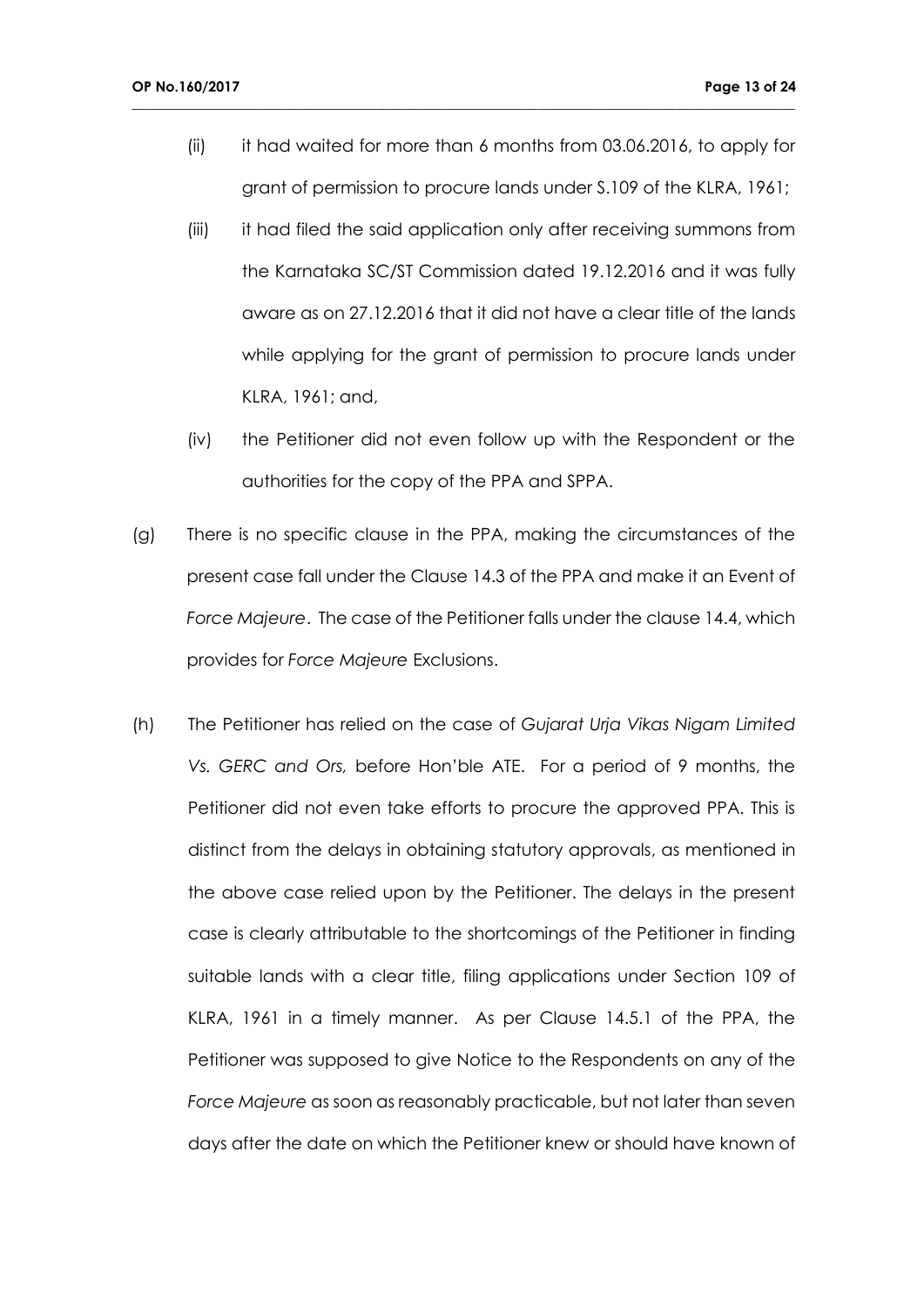the commencement of the event of *Force Majeure*. Therefore, even assuming the case of the Petitioner to be true, the Petitioner became aware of the *Force Majeure* event on 19.12.2016 i.e., the date on which it received summons from the Karnataka SC/ST Commission, calling upon to appear before the Commission, pursuant to the representation filed by Mr.Danvendra Badigar, vide case No.664/2016, alleging dispossession from the premises by the previous owners. However, the Petitioner waited until May, 2017 to bring it to the notice of the Respondent regarding the hurdles faced by it, in procuring the lands and intimated the Respondents that the above hurdles fall within the purview of '*Force Majeur*e' Events under the PPA. The Petitioner has failed to adhere to Clause14.5.1 of the PPA. Therefore, the Petitioner's contention to consider the above mentioned event as a *Force Majeure* event, cannot be granted.

**\_\_\_\_\_\_\_\_\_\_\_\_\_\_\_\_\_\_\_\_\_\_\_\_\_\_\_\_\_\_\_\_\_\_\_\_\_\_\_\_\_\_\_\_\_\_\_\_\_\_\_\_\_\_\_\_\_\_\_\_\_\_\_\_\_\_\_\_\_\_\_\_\_\_\_\_\_\_\_\_\_\_\_\_\_\_\_\_\_\_\_\_\_\_\_**

(j) The 1st Respondent, vide letter dated 26.10.2016, requested the Petitioner to execute the SPPA, in accordance with the directions issued by the Commission, vide letter dated 07.10.2016, which is about 15 days after receiving the communication from the Commission, to enter into a SPPA. The Petitioner has failed to show any documentary evidence that it has either responded to the request letter dated 26.10.2016 or has made any efforts to procure the PPA and SPPA or executing them. This clearly evidences its intentions to unscrupulously blame the 1st Respondent and to wriggle out of its obligations to fulfil the Conditions Precedent within 8 months from the effective date.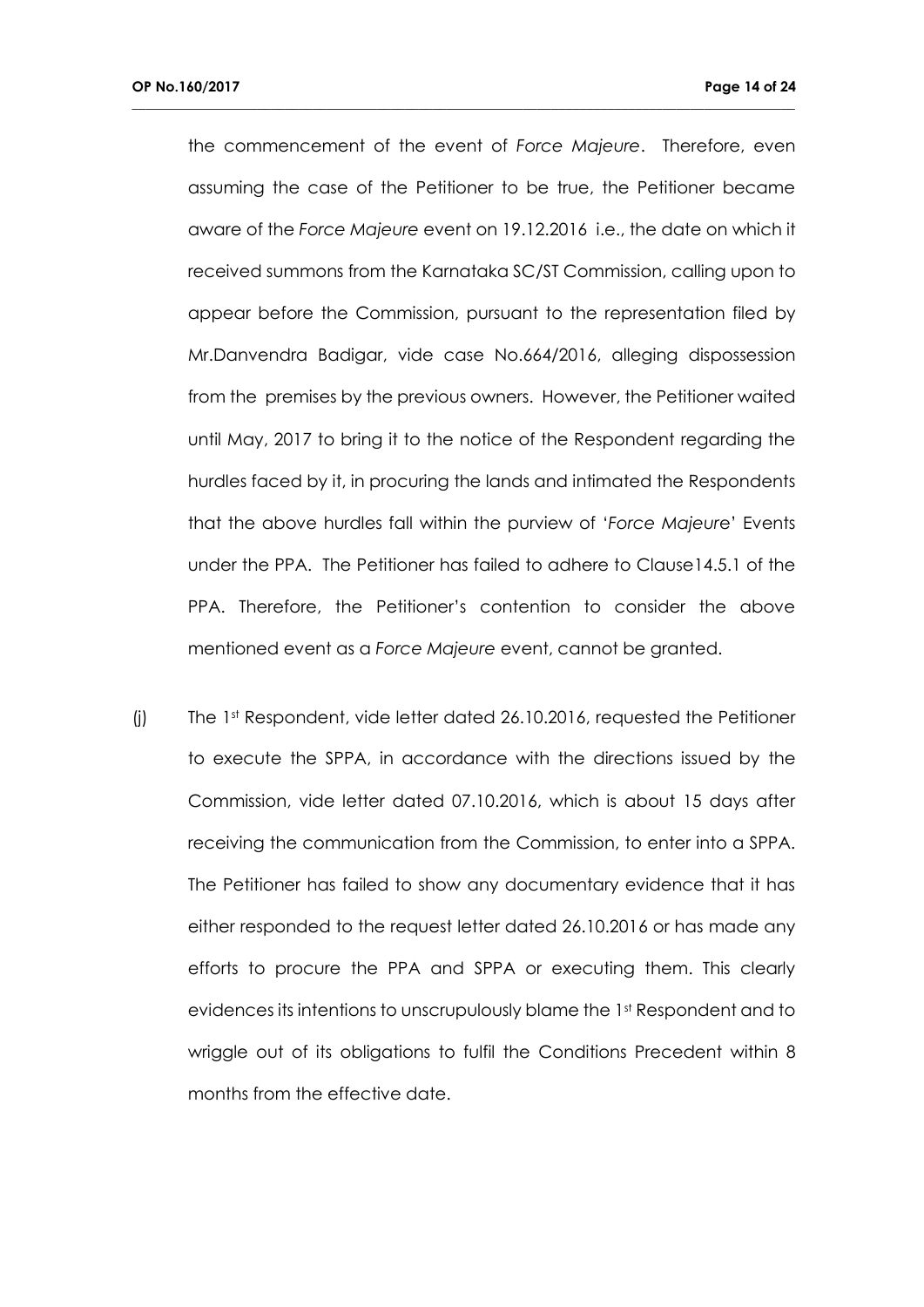(k) The contention that the further delay was caused due to the delay in obtaining the Evacuation Approval from the KPTCL, despite applying for the same on 28.06.2016 and that the KPTCL insisted that Petitioner should furnish the PPA, but the Petitioner could furnish only on 03.03.2017, subsequent to which the KPTCL issued the evacuation approval on 10.03.2017, is completely wrong. The delay was caused due to unavailability of lands in the possession of the Petitioner and it cannot be attributed to the delay in furnishing the SPPA and even the delay in executing SPPA was only due to the Petitioner. Therefore, the Petitioner is liable to pay damages as per Article 4.3 of the PPA.

- (l) The averments that, though Agreement of Sale and Power of Attorney had been signed during November 2016, the Petitioner was not able to proceed with the deed registration, are not within the knowledge of the Respondent and the same are denied as false and the Petitioner is put to strict proof of the same.
- (m) The allegation that, out of the 91.39 acres of land, it is only because of local problems posed by the SC/ST Community with respect to land of 47.06 acres, that the whole project has been jeopardized, is a concocted version, created by the Petitioner to wriggle out of the consequences due to non-performance of its obligations under the PPA dated 03.06.2016 and the same is denied as false and baseless and the Petitioner is put to strict proof of the same.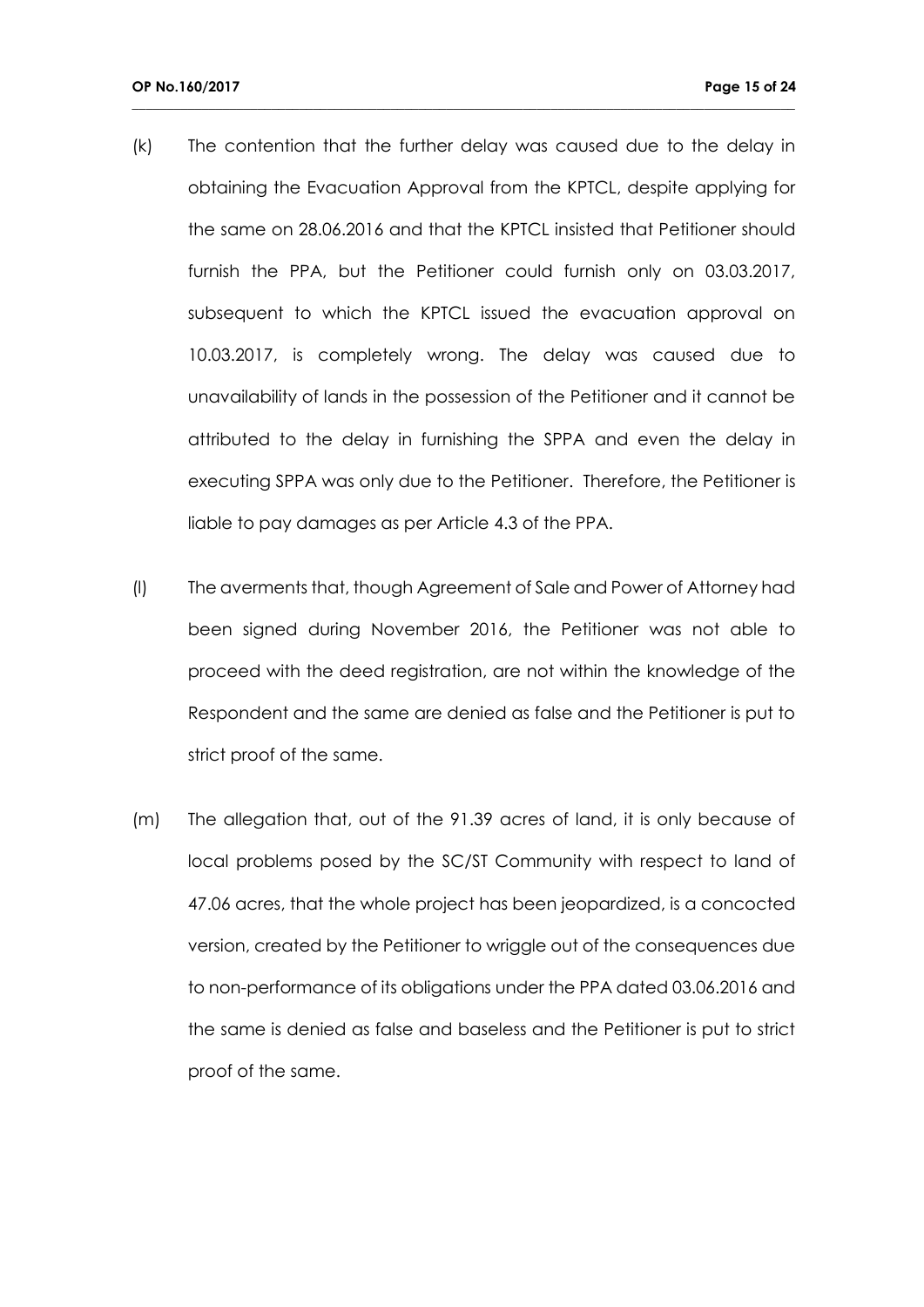(n) The allegation that, the Respondent No.1 has breached its obligation under Clause 6.1.3(a) and (d), wherein it is required to support and assist the Developer, in procuring Applicable permits required from any Governmental agencies for implementation and operation of the Project and to support, co-operate with and facilitate the Developer in the implementation and operate of the Project, in accordance with the provisions of this Agreement, is denied as false and baseless. It is reiterated that, even though the Project is located in the GESCOM jurisdiction, this Respondent has always co-operated with the Petitioner as per the terms of the PPA. The Petitioner has not enclosed supporting documents, evidencing that there has been any breach of the Clauses 6.1.3(a) and (d) by the Respondent. Respondent No.1 is also under obligation by virtue of Clause 4.2.1, to provide the Developer all the reasonable co-operation as may be required to the Developer, for satisfying the Conditions Precedent, is true. However, the further allegation that, Respondent No.1 has contravened this clause by delay in handling over the signed copy of the PPA and delay in Evacuation Approval, which in turn prevented the petitioner from achieving the Conditions Precedent well within the time, is denied as false and baseless. Respondent-1 has prayed for dismissal of the petition.

**\_\_\_\_\_\_\_\_\_\_\_\_\_\_\_\_\_\_\_\_\_\_\_\_\_\_\_\_\_\_\_\_\_\_\_\_\_\_\_\_\_\_\_\_\_\_\_\_\_\_\_\_\_\_\_\_\_\_\_\_\_\_\_\_\_\_\_\_\_\_\_\_\_\_\_\_\_\_\_\_\_\_\_\_\_\_\_\_\_\_\_\_\_\_\_**

5) The Respondent-2 has filed Objections, stating that it is a formal party to the case and that the Respondent-1 has to counter the averments in the Petition.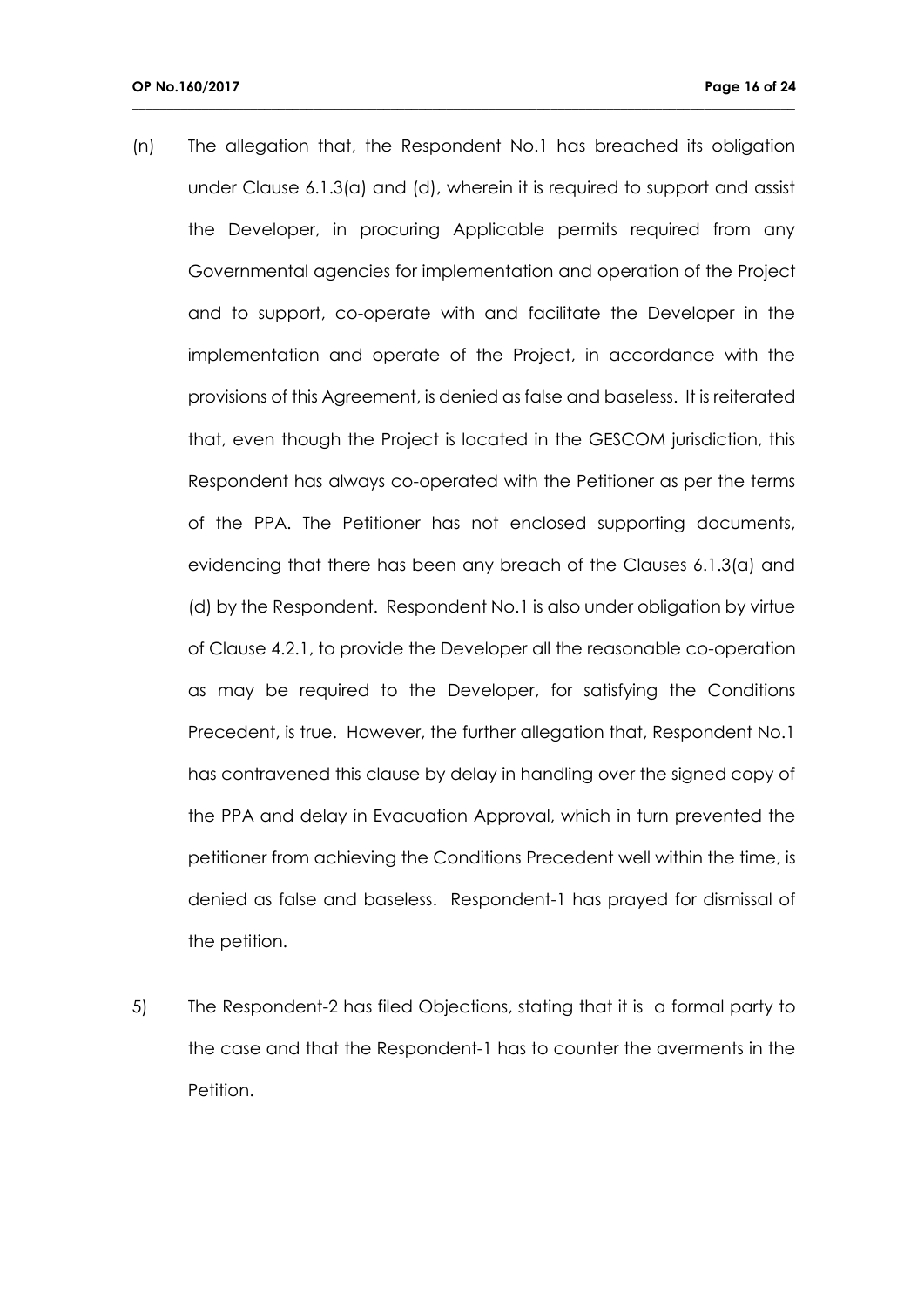6) The Petitioner filed a Rejoinder to the Objections filed by Respondent No.1, as follows:

- (a) Immediately after receiving the intimation of approval of the PPA by the Commission and in response to the communication dated 26.10.2016 issued by Respondent No.1, the Petitioner replied vide communication dated 02.11.2016, followed by another communication dated 22.11.2016. In the letter dated 02.11.2016, the Petitioner had sought for confirmation of the Effective Date, pursuant to a meeting of all the stakeholders with the Managing Director, KREDL, on the said issue and had requested Respondent No.1 to share a copy of the draft SPPA, to enable the Petitioner to sign the SPPA at the earliest. On 22.11.2016, the Petitioner submitted all the documents for assigning the PPA to the SPV's name and requested Respondent No.1 to approve the same.
- (b) Despite the Petitioner having clear title to the property, it was prevented to operate the Plant smoothly, by a few local SC/ST people, falsely claiming rights over the property. These people lost in all the legal proceedings foisted by them against the real owners of the property and against the Company. Inspite of this, they have been trying to create obstacles to the Petitioner to illegally claim financial benefits. They have been approaching the Petitioner-Company, offering peace in exchange of monetary claims. However, it is only after 13.03.2018, when the Hon'ble High Court intervened and provided police protection to the Plant, that the Petitioner-Company has been able to operate the Plant smoothly without any hindrance. It is because of these sporadic untoward incidents,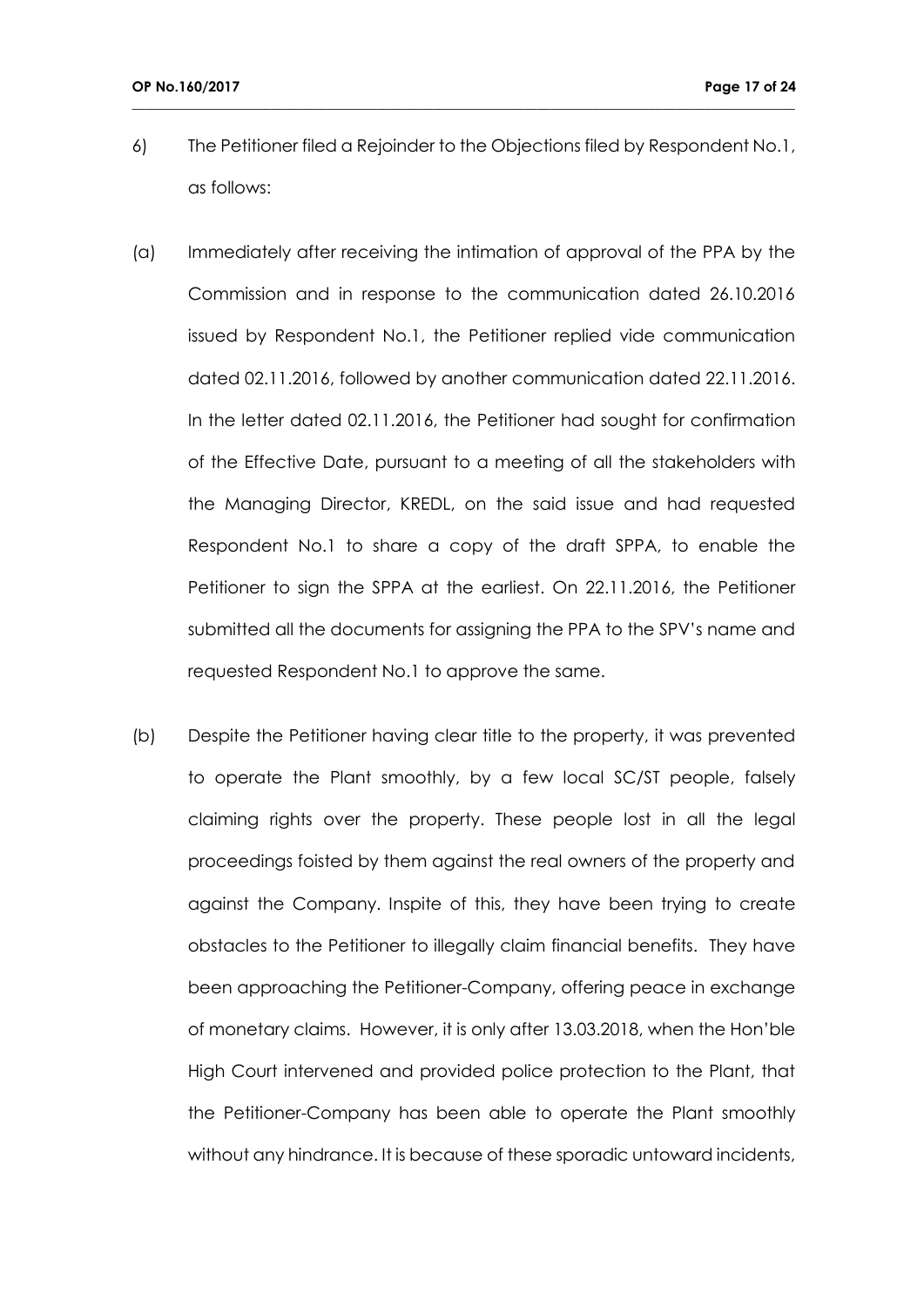beyond the control of the Petitioner, that it has been prevented from operating the Plant continuously and generate power to its full capacity. Unlawful incidents and law and order problems created by people totally unconnected with the land are situations / circumstances beyond the control of the Petitioner and hence, *Force Majeure* event entitling the Petitioner to the tariff agreed under the PPA. Even the delay in granting Evacuation approvals and Section 109 Approval are events beyond the control of the Petitioner and hence, *Force Majeure* Events. Therefore, the Petitioner is not liable to pay damages towards Conditions Precedent. The Petitioner has produced copies of the Orders passed by various forums.

- (c) The Petitioner has prayed to direct Respondent No.1, to make payments for the energy received, as per the tariff fixed under the PPA i.e., at Rs.6.10 per unit, from the date of supply of power for the tenure of the PPA. The Petitioner has also prayed that the interim tariff of Rs.4.36 per unit, granted by this Commission, which was subject to the result of the Petition, may be modified to tariff of Rs.6.10 per unit and Respondent No.1 may be directed to pay the Petitioner accordingly at Rs.6.10 per unit, from the date of generation for the term of the PPA.
- 7) We have heard the Counsel for both parties and perused the records.
- 8) During the course of the proceedings, the learned counsel for both parties submitted that the Plant had achieved the Commercial Operation within the time prescribed in the PPA and hence, the prayer to approve the extension of time for Commercial Operation of the Plant, does not survive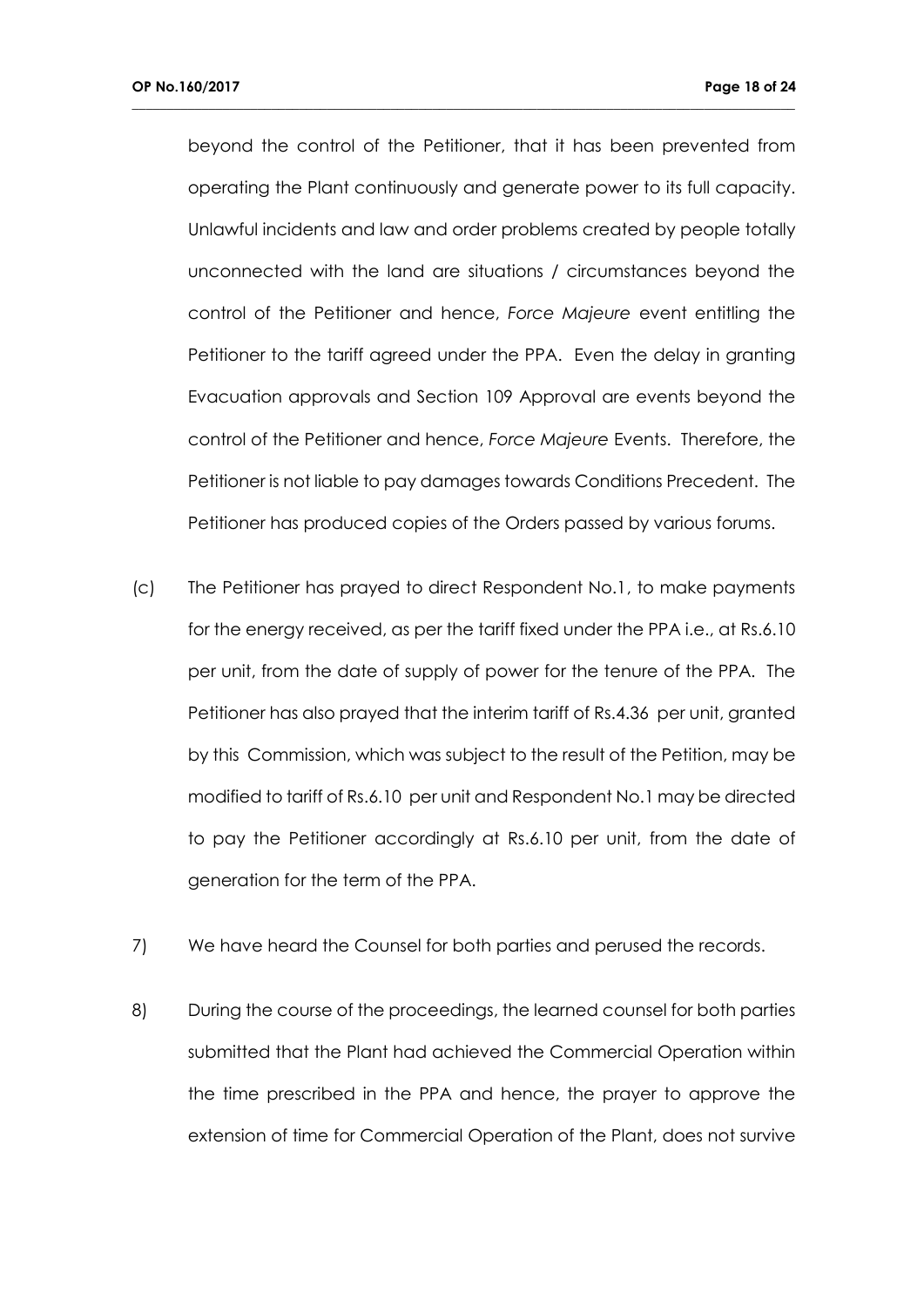for consideration. We note that, the Plant has been commissioned on 06.10.2017, as per the Commissioning Certificate produced as Annexure-P11 and there is no delay in achieving the Commercial Operation of the Plant. The Petition was filed on 21.09.2017, earlier to the COD i.e., 06.10.2017.

- 9) The other aspect which needs to be decided is, whether the delay in achieving Conditions Precedent, would be a *force majeure* Event, as per the clauses of the PPA and if not, what are the consequences?
- (a) We note that Clause 4.1 of the PPA provides for achievement of Conditions Precedent, within 8 months from the Effective Date, subject to F*orce Majeure* events. This includes, obtaining all consents, clearances, permits and production of documentary evidence of having clear title and possession of land in the name of the Developer. The Effective Date is the date of approval of the PPA by the Commission, that is, 07.10.2016. The Conditions Precedent had to be achieved within 07.06.2017. It is alleged by the Petitioner that, the main reason for the delay was problems and litigations in title and possession of land, delay in grant of evacuation approval and delay in handing over a copy of the PPA by Respondent-1 to the Petitioner. It is contended by the Respondent-1 that, the petitioner caused delay in signing the PPA and that the Respondent was not responsible for the land related issues and the alleged delay in granting evacuation approval by the KPTCL was due to the fact that, the Petitioner had no perfect title over the land .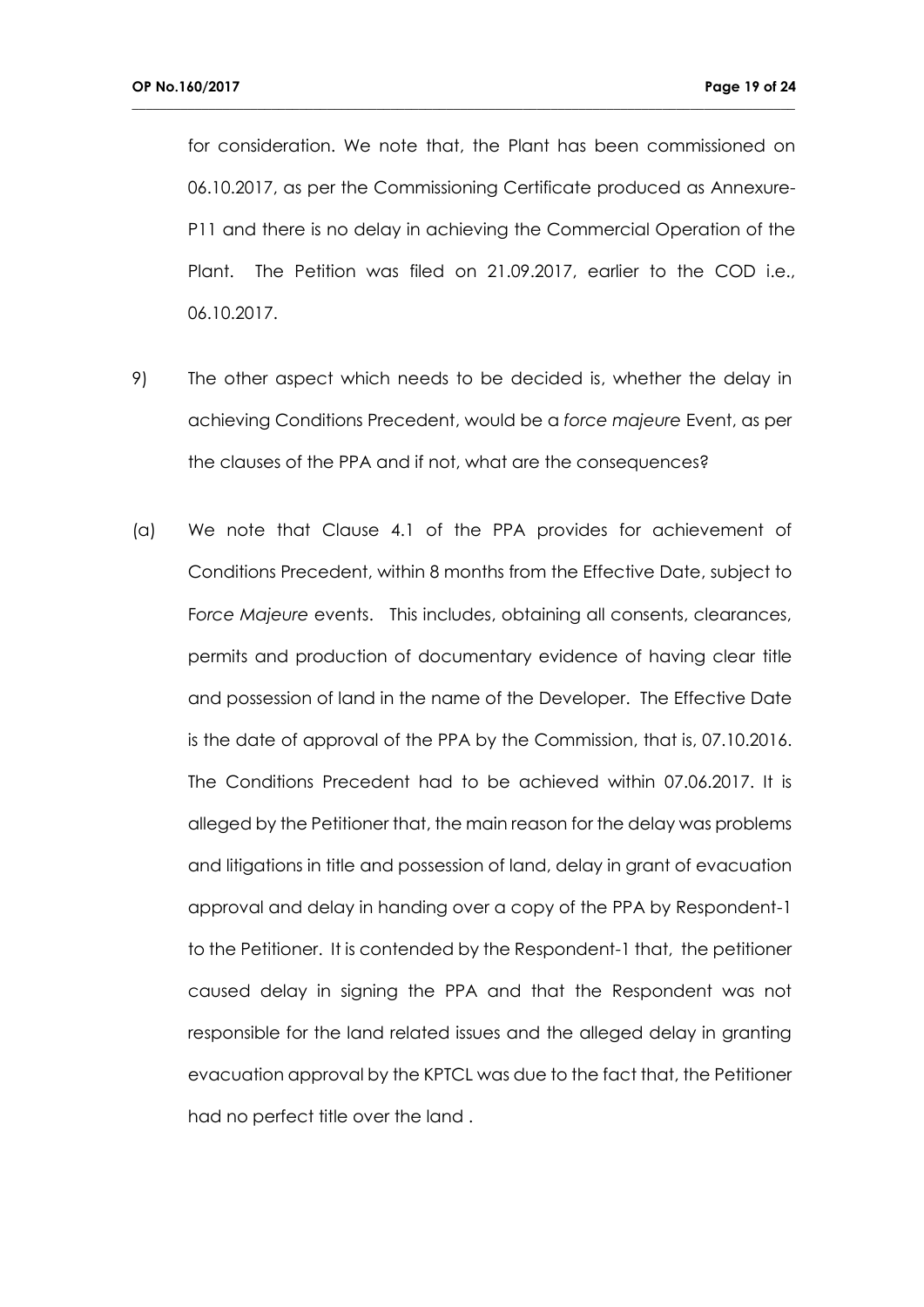(b) We note that the PPA was signed on 03.06.2016 and sent to the Commission for approval. The Commission approved the PPA on 07.10.2016, with certain modifications and directed the parties to sign a SPPA, incorporating the modifications. The SPPA was signed on 03.03.2017. It is alleged by the Petitioner that, the delay in handing over a copy of the PPA by the Respondent caused the delay in obtaining the approvals. The Respondent has contended that, on 26.10.2016, the Petitioner was called upon to sign the SPPA, but the Petitioner came forward to sign the same on 03.03.2017, after a delay of 147 days. The Petitioner has stated in the rejoinder that, on receipt of the communication dated 26.10.2016 from the Respondent, it replied, vide communications dated 02.11.2016 and 22.11.2016 and sought for clarification on the Effective Date. We note that the Petitioner could have signed the SPPA, immediately and there is no explanation as to why it delayed the signing till 03.03.2017. The clarification on the Effective Date could not have been a reason for not signing the SPPA. Admittedly, the Petitioner had filed Petitions before the Commission, on this aspect and the SPPA was signed on 03.03.2017 subject to the result of the said Petitions. Hence, we feel that the Petitioner has not given any satisfactory explanation for the delay in signing the SPPA. Had the Petitioner signed the SPPA, soon after receipt of the communication dated 26.10.2016, the delay of 147 days could have been avoided. Further, as per the recitals of the PPA, a copy of the PPA dated 03.06.2016 was delivered to the Petitioner on the date of signing itself. The Petitioner has also taken steps to implement the Project, even before 03.03.2017, as mentioned in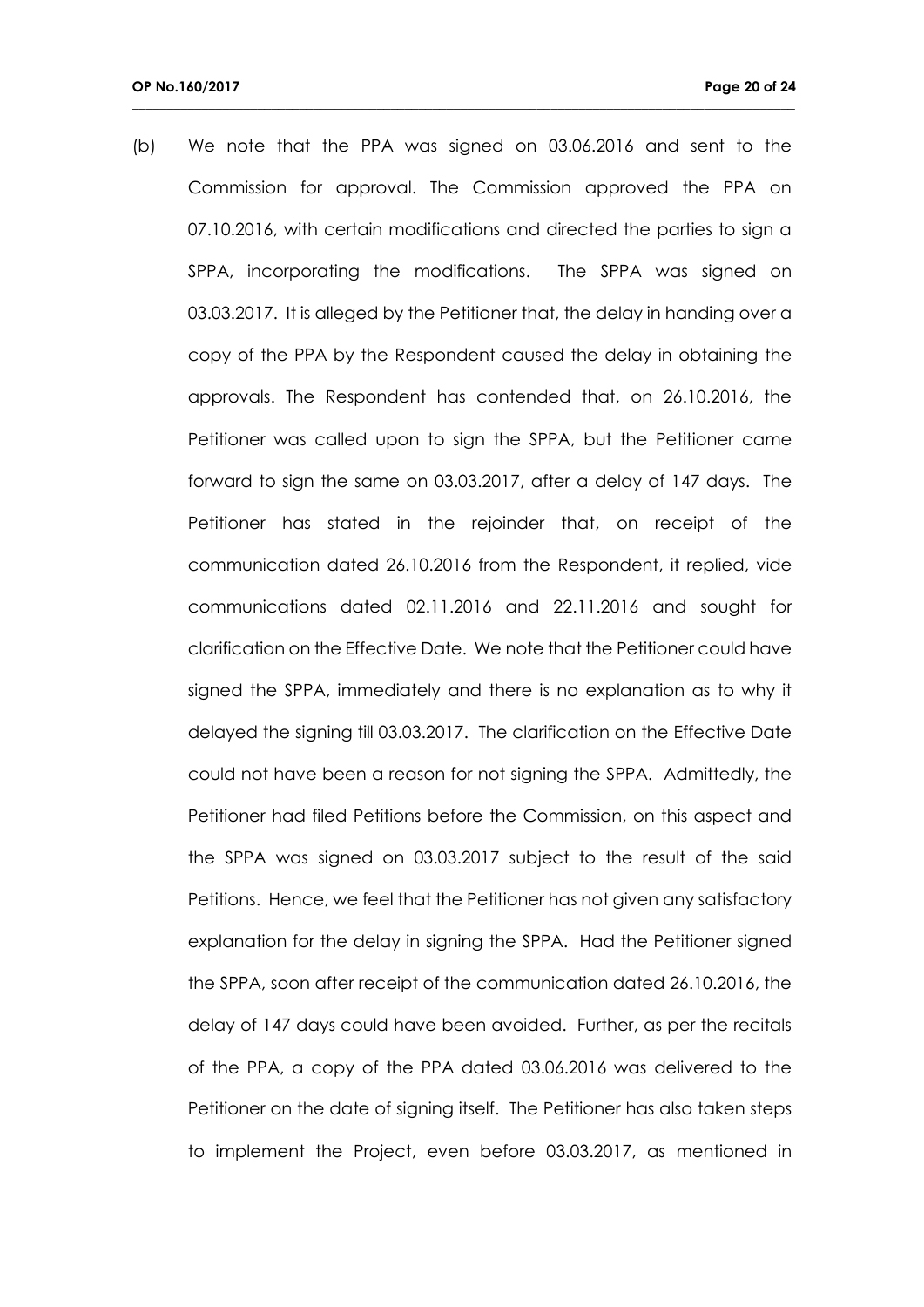Paragraph-18 of the Petition. Therefore, this has not hampered the Project and does not qualify as a Force Majeure Event, under the clauses of the PPA.

**\_\_\_\_\_\_\_\_\_\_\_\_\_\_\_\_\_\_\_\_\_\_\_\_\_\_\_\_\_\_\_\_\_\_\_\_\_\_\_\_\_\_\_\_\_\_\_\_\_\_\_\_\_\_\_\_\_\_\_\_\_\_\_\_\_\_\_\_\_\_\_\_\_\_\_\_\_\_\_\_\_\_\_\_\_\_\_\_\_\_\_\_\_\_\_**

(c) The other reason attributed by the Petitioner is that, land approvals/ conversion process were delayed, due to obstructions by the local people and litigations that followed. The application for conversion of land was made on 27.12.2016, after 6 months from the date of signing the PPA. The reason for the delay is stated to be, the interference by a person belonging to SC community, delay in granting endorsement under PTCL Act, 1978 and the litigations which followed. In the rejoinder, the Petitioner has given the chronology of events in Paragrtaph-5. It is stated that, on 20.06.2016, the land owners approached the Tahsildar, Koppal for an endorsement under the PTCL Act, 1978 and as there was no response, on 04.10.2016, they filed W.P.Nos.108268-78/2016 in the Hon'ble High Court of Karnataka, Dharwad, against the inaction of the Tahsildar. This case could have been filed much earlier. The reason for waiting for more than 3 months, is not explained. It is contended by the Respondent that the Petitioner was not diligent in identifying suitable land, with clear title and hence, this does not fall under the definition of *Force Majeure*, as per Clause 14.3 of the PPA, but falls under *Force Majeure* exclusions, as per Clause 14.4(f)(i) of the PPA. As per Clause 5 of the PPA, it is the responsibility of the Petitioner to take clear possession of the land and all approvals for executing the project. The allegation of the Petitioner that the Respondent did not co-operate or extend support to procure the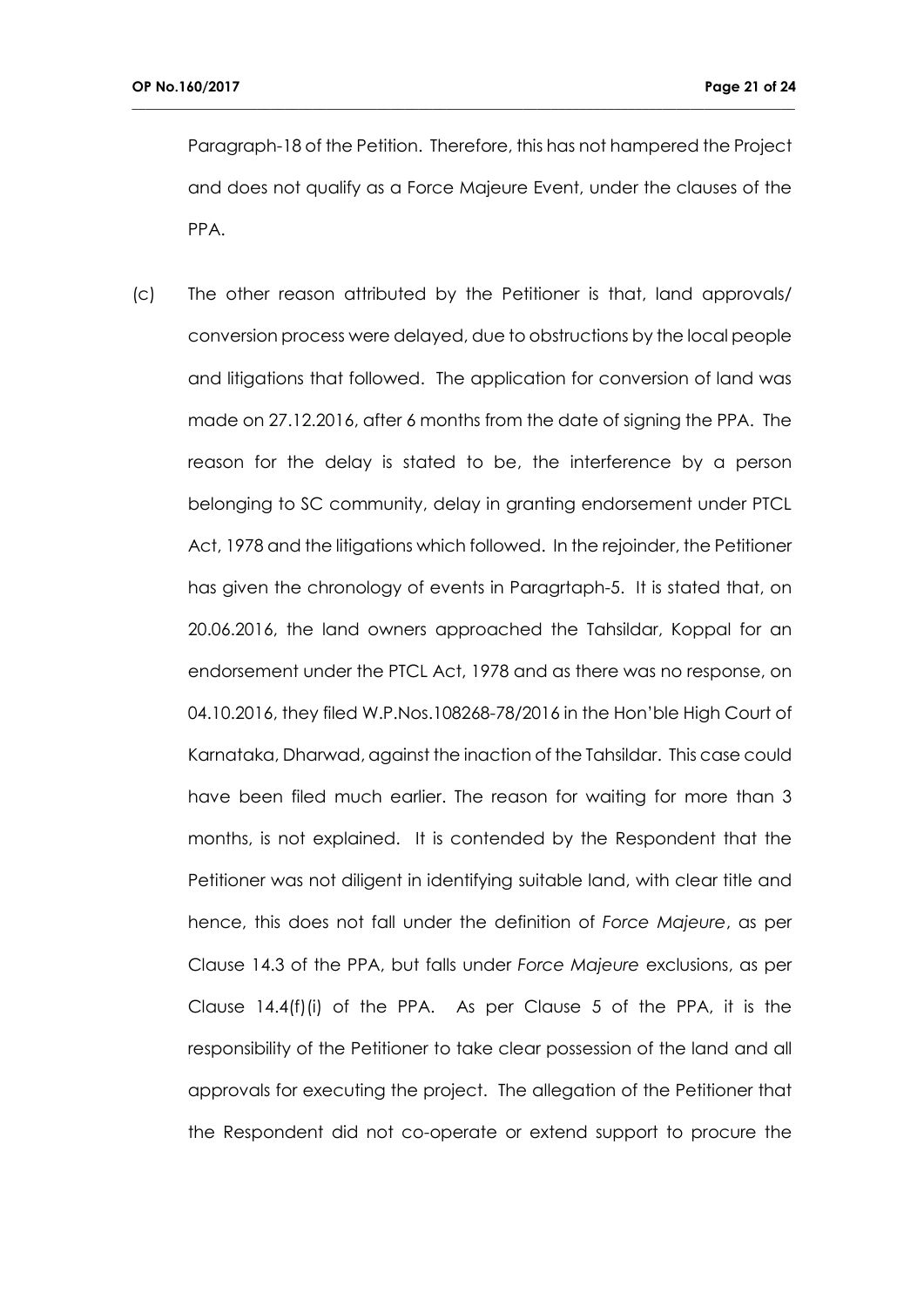permits, as required under Clause 6 of the PPA, cannot be applied to land approvals, which is the sole obligation of the Developer. The land conversion, though applied for after 6 months from the date of PPA, was granted on 09.08.2017 by the Deputy Commissioner, Koppal, within a period of 8 months, the period prescribed for achieving Conditions Precedent. When a period of 8 months is specified under the PPA to achieve the Conditions Precedent, we feel that, the Petitioner should have been more diligent in applying for required approvals and follow up actions.

- (d) The other reason mentioned by the Petitioner is the delay in granting the Evacuation Approval. We note that, the Petitioner applied to the KPTCL for the Evacuation Approval on 28.6.2016 and the same was granted on 10.03.2017, well before 07.06.2017. Hence, the Evacuation Approval was granted within the time prescribed for achieving the Conditions Precedent.
- (e) We also note that, no Notice, as contemplated under Clause 14.5 of the PPA, notifying the *Force Majeure* Event, was given by the Developer to the Respondent-1, within 7 days or at least within a reasonable time.
- (f) We note that, even in the judgment in Appeal No.123/2012, relied upon by the Petitioner, the Hon'ble Appellate Tribunal for Electricity (ATE) has held that, delay in obtaining statutory approvals, despite the developer complying with all legal requirements to obtain them, would fall within the *Force Majeure* Events. In this case, we have noted that, based on facts,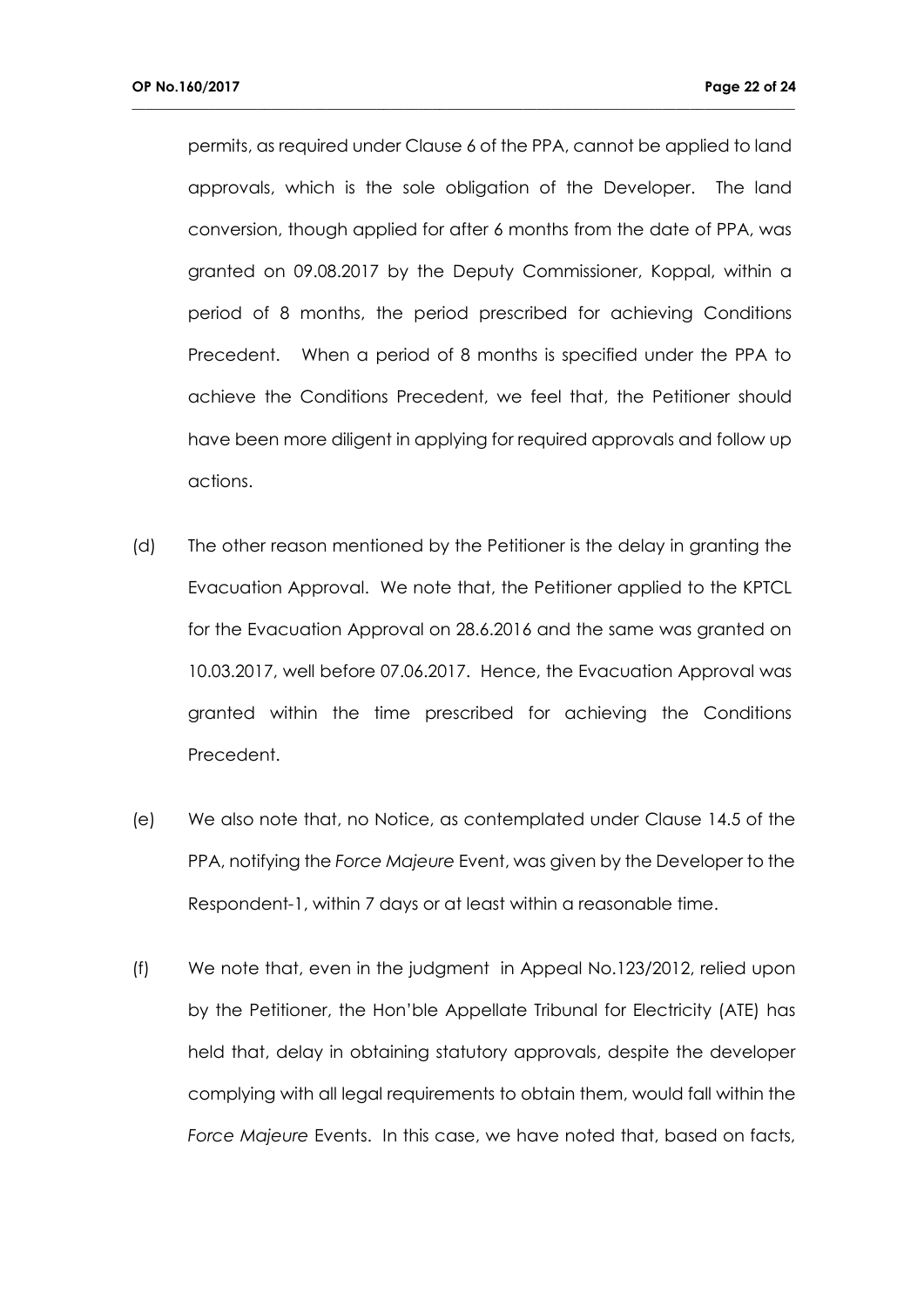the Petitioner had not taken timely action in signing the SPPA and in following up the land related issues.

**\_\_\_\_\_\_\_\_\_\_\_\_\_\_\_\_\_\_\_\_\_\_\_\_\_\_\_\_\_\_\_\_\_\_\_\_\_\_\_\_\_\_\_\_\_\_\_\_\_\_\_\_\_\_\_\_\_\_\_\_\_\_\_\_\_\_\_\_\_\_\_\_\_\_\_\_\_\_\_\_\_\_\_\_\_\_\_\_\_\_\_\_\_\_\_**

- (g) As per Article 4.3 of the PPA, damages have to be paid for not achieving the Conditions Precedent, within the stipulated time of 8 months from the Effective Date. We have held that, for the reasons mentioned above, the events do not qualify as *Force Majeure* Events, as per the terms of the PPA. Hence, the Petitioner is liable to pay damages, quantified in Clause 4.3 of the PPA, for the delay in achieving Conditions Precedent.
- (h) At the time of filing of the Petition, the Project was not commissioned. During the course of proceedings, the Project was commissioned on 06.10.2017. As observed above, this is within the time prescribed in the PPA. On 11.09.2018, the Commission had passed an Interim Order, allowing an interim tariff of Rs.4.36 per unit. In the rejoinder, the Petitioner has prayed for payment of the agreed tariff of Rs.6.10 per unit for the energy supplied, from the date of commissioning, for the term of the PPA. As the Plant is commissioned within the time stipulated, as admitted by the Respondent-1, the tariff of Rs.6.10 per unit would have to be paid, as agreed to in the PPA.
- 10) For the foregoing reasons, we pass the following:

#### **ORDER**

(1) The Petitioner is liable to pay damages, as per Clause 4.3 of the PPA, for the delay in achieving the Conditions Precedent, which works out to Rs.10,20,000/- (Rupees Ten Lakhs Twenty Thousand only) [i.e., 6% (six percent) of the Performance Security of Rs.1,70,00,000/- (Rupees One Crore Seventy Lakhs only)];